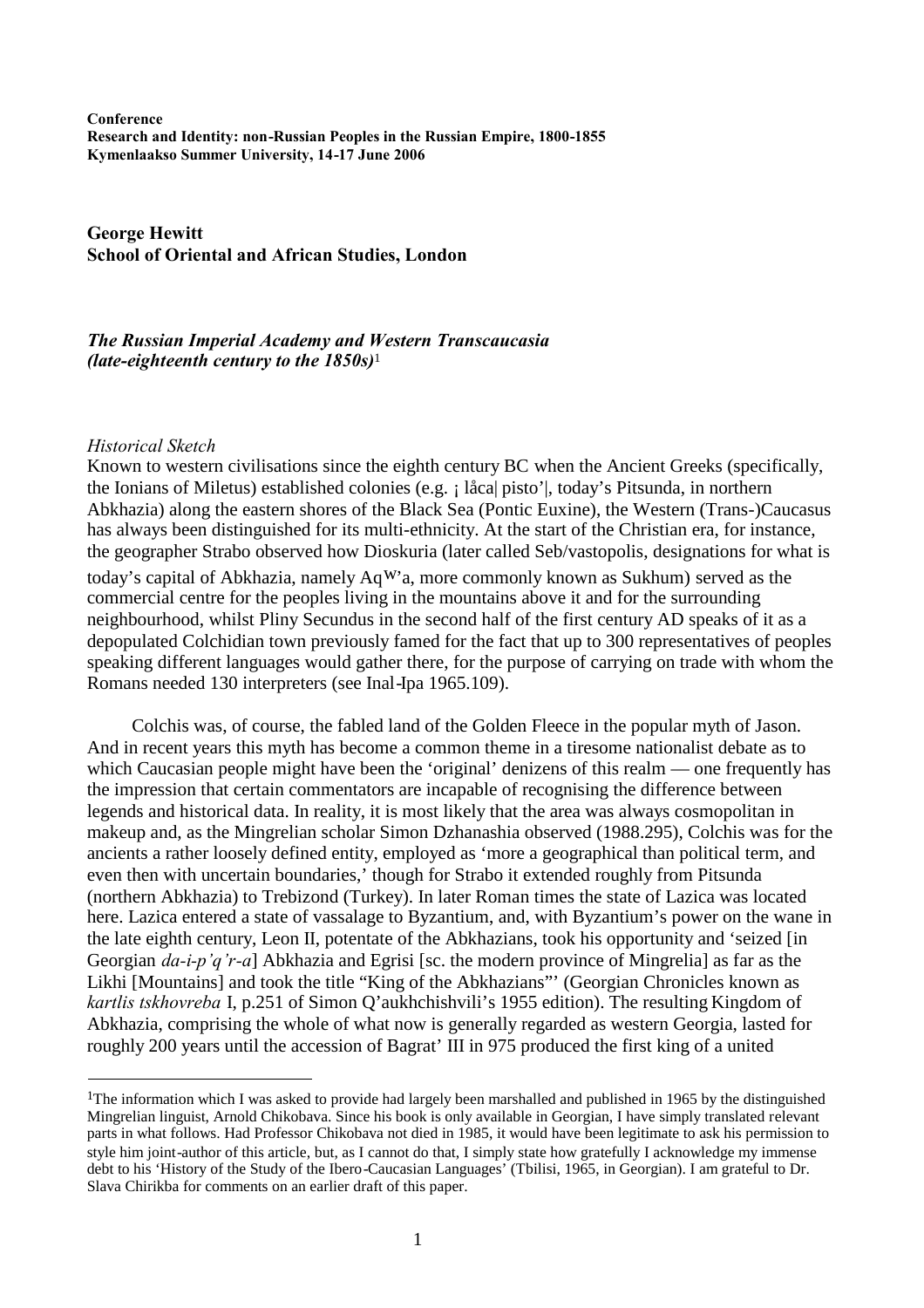Georgia. Thus, it was natural that from c.780 to 975 toponyms synonymous with the land we know in English as 'Abkhazia' (e.g. Abkhaz *Apsny*, Georgian *apxaz-et-i*) applied to the whole of western Georgia. During the period when Georgia remained united (up to c.1245) the translationequivalents of 'Abkhazia' were synonymous with the native Georgian *sa-kart-v-el-o* 'Georgia', after which time they resumed their original, restricted sense, referring to the territory we designate as 'Abkhazia'.

Central power in the united (Abkhaz-) Georgian kingdom collapsed with the appearance of the Mongols in the thirteenth century; they caused the country to split into two kingdoms (Imereti in western Georgia, and Kartli-K'akheti in the east), which in their turn fragmented into smaller political units, constituting sovereign princedoms. At the close of the thirteenth century there was no 'Georgia' in the sense one understands today, for the territory consisted of a conglomeration of the above-mentioned princedoms. In Abkhazia the dominant family was called Chachba, and they vied for power in south-eastern Abkhazia and north-western Mingrelia with the Mingrelian princely family called Dadiani. In the fourteenth century Giorgi Dadiani acquired the southern half of Abkhazia, restricting the Abkhazian rulers (known in Georgian as the Shervashidzes, or Sharvashidzes), to the north of their domains. Eventually at the close of the fourteenth century the whole of Abkhazia became vassal of the princedom of Sabediano (essentially Mingrelia), even if the Shervashidzes were not wholly subservient to Dadiani edicts2[.](#page-1-0) Taking advantage of a weakening Mingrelia in the 1680s, the Chachbas extended their southern border to the R. Ingur [Egry] and strengthened their hold over the territory by increasing the Abkhazian population there (Anchabadze 1959.297). In 1705 three Chachba brothers divided up the territory, one taking the north (from Gagra to the K'odor [K<sup>w</sup>'ydry]), the second the central Abzhywa region (from the K'odor to the Ghalidzga [Aaldzga] — NB in Abkhaz *a-bzhy-wa* means 'the-central-people'), and the third, Murzaq'an, the southern part (from the Ghalidzga to the Ingur), and so this last province, which is slightly larger than the modern Gal District, became known as Samurzaq'ano (Georgian Encyclopædia vol.9 p.37).

From the fourteenth to the sixteenth centuries Genoese influence in these parts was strong with the establishment along the coast of trading centres (e.g. Kakari, an obvious attempt to render the toponym of Gagra[3](#page-1-1) in N. Abkhazia). From the early sixteenth century Abkhazia begins to be mentioned as an independent entity, and at the same time the Ottoman Turks were gaining dominance along the Black Sea's eastern littoral, introducing (at least a veneer of) Islam to the preexisting Christianity, though of the Abkhazians at least it has been said: 'We Abkhazians are equally cool to both Islam and Christianity' (Dmitry Gulia, father of Abkhazian literature, in his autobiography).

As Ottoman power rose, (south-)western regions of Georgia found themselves the object of Turkish expansion, just as central/eastern provinces were prey to Safavid Persian aggression. Georgia in around 337 AD had been the second state (after its neighbour Armenia a generation earlier) officially to adopt Christianity. And it was to the main nearby Christian power of Muscovy, encroaching from the north, that King Erek'le II of Kartli-K'akheti looked for protection. On 24 July (4 August new style) 1783 the Treaty of Georgievsk was signed with Catherine the Great's Russia. The 200th anniversary was officially celebrated in Tbilisi, the Georgian capital, with much pomp and ceremony, though most Georgians secretly regard(ed) it as a mark of national disgrace, a reminder of both their historical weakness and complicity in sanctioning Russia's emergence as a

<span id="page-1-0"></span> $2$ The chronicler is Egnat'ashvili. All references to Abkhazians and Abkhazia in mediæval Georgian sources have been gathered and put into Russian by G. Amichba either without Georgian original (1986) or including it (1988). See the latter (pp.112-113) for this quote.

<span id="page-1-1"></span><sup>&</sup>lt;sup>3</sup>Kvarchija's etymology (2002.94) is: /A.gA A.k".rA/ the.coast its.hold.ing >/gAk<sup>-"</sup>rA/>/gAk<sup>-"</sup>rA/>/gAgrA/.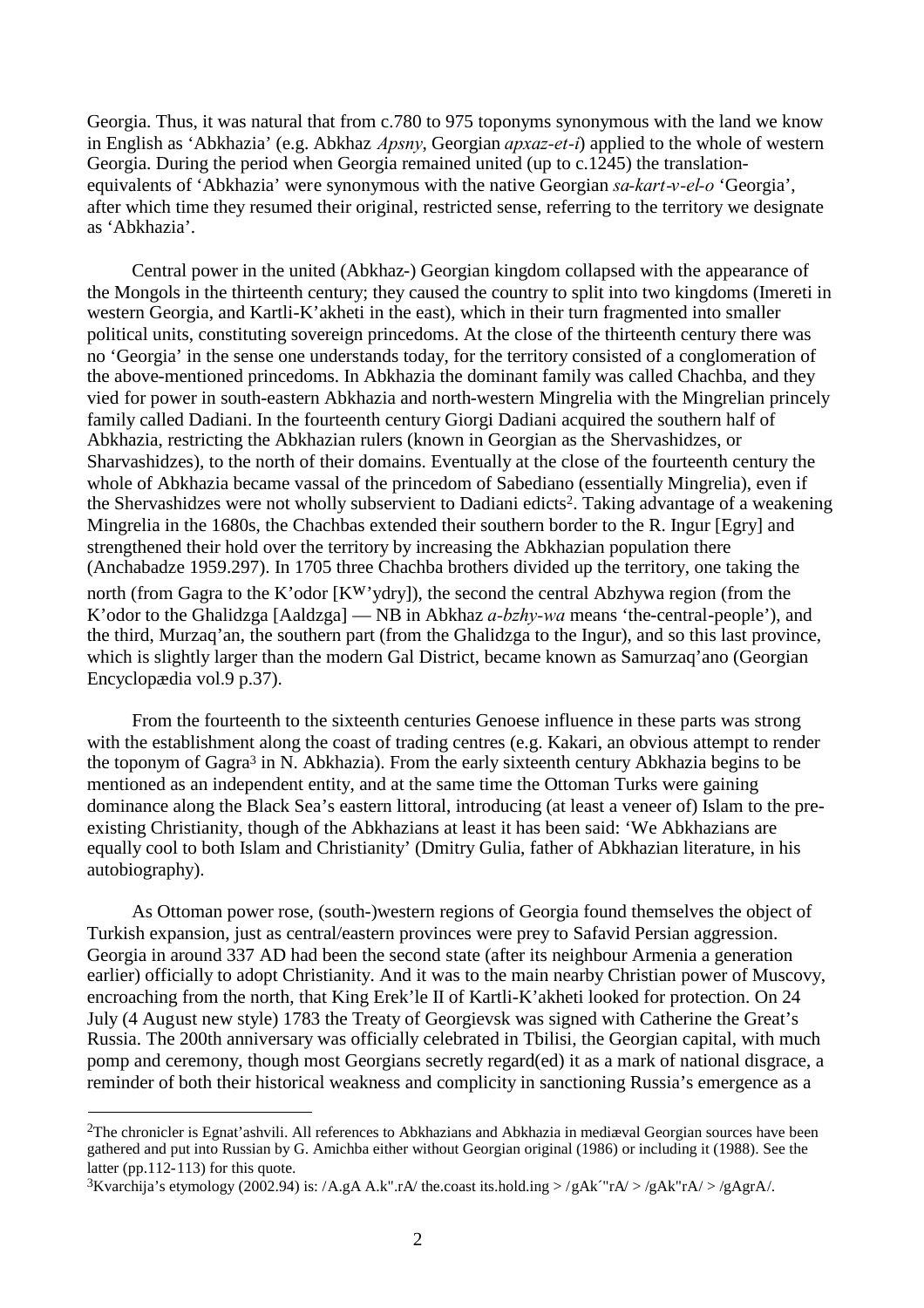power in the Transcaucasus. When Agha Mohamed Khan ransacked Tbilisi (Tiflis) in 1795, the Russians failed to honour their Georgievsk undertakings and left the Georgian capital to its fate, thereby facilitating the incorporation of the fragmented provinces of Georgia within the Holy Russian Empire, starting in 1801 with Kartli-K'akheti; Mingrelia followed in 1803 and Imereti in 1804; Abkhazia came under Russian protection in 1810 but administered its own affairs until 1864.

# *The Peoples of Western Transcaucasia*

The Georgians are the most numerous of the indigenous Caucasian peoples (at least if one considers Caucasians still living on their native soil). The Georgian language belongs to the South Caucasian (or Kartvelian) language-family, whose other members are: Mingrelian, Laz, and Svan. Mingrelian is spoken in the lowlands of western Georgia and in the (south-)easternmost region of Abkhazia. Laz is spoken by negligible numbers in pockets along the Black Sea coast of Abkhazia and Georgia, but the main population has been on the Turkish side of the border since the establishment of the Turko-Russian (later Turko-Soviet, now Turko-Georgian) frontier — the historical Georgian provinces of T'ao, K'lardzheti and Shavsheti also lie within Turkey. Laz and Mingrelian are viewed inside Georgia as dialects of the so-called Zan language, which would once have been heard in a dialect-continuum along the eastern coast of the Black Sea (from Abkhazia round to Rize, or, in other words, the more southerly parts of Colchis) until Georgian-speakers, fleeing the appearance of the Arabs in central Georgia (where a caliphate was established in Tbilisi between 655 and 1122), split them into the separate Mingrelian and Laz communities. Svan is spoken in the mountainvalleys of the Upper Ingur and Tskhenis-Ts'q'ali rivers. Since circa 1930 speakers of all these languages have within the Soviet Union, and now Georgia, been designated as 'Georgians' (in Georgian *kartv-el-eb-i*), a deliberate obfuscation of the meaning of the ethnonym *kartv-el-i* 'Georgian', which accounts for why the term is placed in quotation-marks in the table below with data from the last two Soviet censuses for the main populations of the [Soviet] Republic of Georgia:

| <u>Maill I opulation of Georgia (1777 and 1767)</u> |           |           |       |       |
|-----------------------------------------------------|-----------|-----------|-------|-------|
|                                                     | 1979      | 1989      | 1979  | 1989  |
| <b>Whole Population</b>                             | 4,993,182 | 5,400,841 | 100%  | 100%  |
| 'Georgians'                                         | 3,433,011 | 3,787,393 | 68.8% | 70.1% |
| Armenians                                           | 448,000   | 437,211   | 9.0%  | 8.1%  |
| <b>Russians</b>                                     | 371,608   | 341,172   | 7.4%  | 6.3%  |
| Azerbaijanis                                        | 255,678   | 307,556   | 5.1%  | 5.7%  |
| Ossetians                                           | 160,497   | 164,055   | 3.2%  | 3.0%  |
| Greeks                                              | 95,105    | 100,324   | 1.9%  | 1.8%  |
| Abkhazians                                          | 85,285    | 95,853    | 1.7%  | 1.8%  |
| Kurds                                               | 26,000    | 33,327    |       |       |
| Jews                                                | 20,107    | 10,302    |       |       |
| Georgian Jews                                       | 7,974     | 14,314    |       |       |
|                                                     |           |           |       |       |

Main Population of Georgia (1979 and 1989)

There may be around 50,000 Svans and between half and one million Mingrelians, but not all ethnic Mingrelians speak the language; there are very few Laz in Abkhazia or Georgia.

The homeland of the Abkhazians is the triangle of territory in north-west Transcaucasia that nestles between the main chain of the Greater Caucasus, the Black Sea and the R. Ingur. A portion of the population moved out of Abkhazia across the Klukhor Pass to settle in the Teberda Valley in the North Caucasus, where they form the small Abaza population. The first wave of mirgration out of Abkhazia took place in the fourteenth century (as acknowledged in the Georgian Encyclopædia, vol. I, in 1975) to form eventually the speakers of the T'ap'anta sub-dialect of Abaza, whilst the ancestors of the second sub-dialect, Ashkharywa, a bridge between Abaza and more standard forms of Abkhaz, followed in a second wave some time after the seventeenth century. Abkhazians and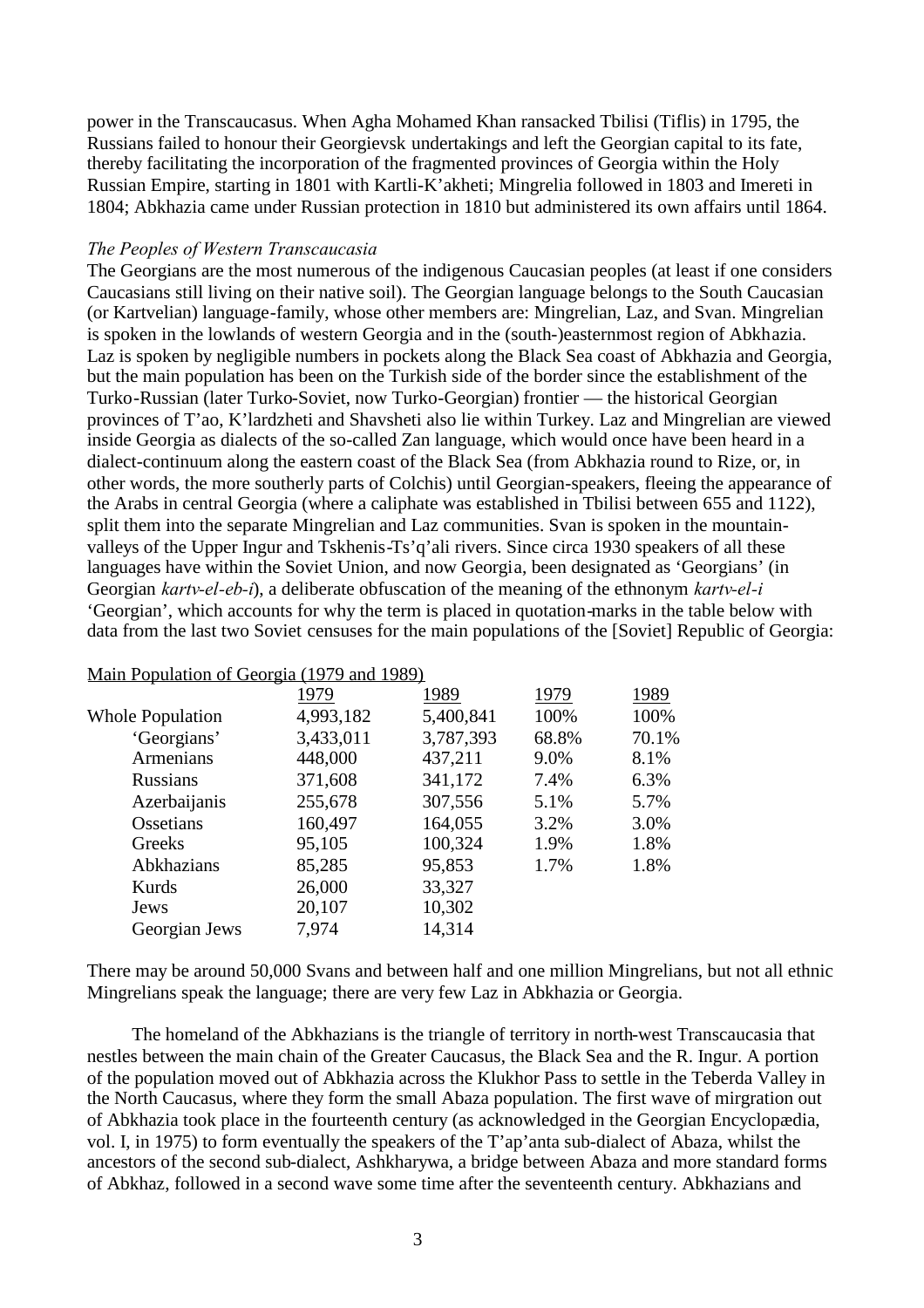Abazinians living in Turkey are jointly styled 'Abaza' by non-N.W. Caucasians. The Abkhaz(- Abaza) language belongs to the North West Caucasian family (totally unrelated to South Caucasian), whose other members are Circassian and the extinct Ubykh. Historically, the Ubykhs lived around what is now the popular Russian resort of Sochi, to the north of the Abkhazians (specifically the tribe of Sadz Abkhazians). Whilst to their north and inland along the foothills of the NW Caucasus the various Circassian tribes were distributed. When Russia gained final victory in the Great Caucasian War (at Krasnaja Poljana above Sochi in May 1864), most Circassians, most Abkhazians and all the Ubykhs preferred to abandon their homeland to live with co-religionists in Ottoman lands rather than submit to (Christian) Russian rule and resettlement in the lowlands of the Kuban basin. This means that today one finds their descendants largely concentrated in Turkey but also spread across the various states that emerged from the collapse of the Ottoman Empire. If one takes these communities into account, Circassians would represent the most populous among the autochthonous Caucasian peoples. Only rump-populations of Circassians and Abkhazians remain on Caucasian soil.

A North Central Caucasian language is spoken in eastern Georgia. Related to Chechen and Ingush, this is Bats (or Ts'ova Tush). The Bats seem originally to have inhabited some hamlets in the north of the Georgian mountain-province of Tusheti but began migrating to lowland-areas in the early 19th century and are now compactly settled in Zemo Alvani, a village in K'akheti, where the language, long heavily influenced by Georgian, is no longer (from around the 1980s) being enthusiastically transmitted to the younger generations amongst the 5,000 or so community and thus appears fated to disappear in the not-too-distant future. The Bats are also officially classified as 'Georgians' today. In recent times the presence of the 10,000 or so Chechen speakers (locally known as Kist's) in east Georgia's P'ank'isi Gorge have achieved a certain notoriety as a result of the Chechen wars.

Speakers of some North East Caucasian (or Daghestanian) languages, such as Avar and Bezhta, have in the course of time spilled over from Daghestan to settle in eastern Georgia — for Udi, see below.

Apart from the sizeable proportions amongst Georgia's population constituted by peoples with eponymous republics of their own in Transcaucasia (sc. the Armenians and Azerbaijanis needless to say, at the time when the Armenian-populated province of Dzhavakheti was gained by Georgia during the First World War it was the object of dispute between Georgia and Armenia), there is also a significant number of (South) Ossetians, most of whom live in what became designated by the Soviets as the Autonomous Region of South Ossetia (capital Tskhinval) in the north of western Georgia. The main Ossetian population is concentrated in Russia's republic of North Ossetia. Ossetic is an Iranian (and thus Indo-European) language, and the Ossetes are generally deemed to be the descendants of the ancient Alans (with links to the Scythians and Sarmatians).

Also to be found in Georgia are Kurds, settlements of Pontic Greeks, a small number of Assyrians, remnants of a once larger Jewish community — most Jews migrated to Israel in the later Soviet period.

### *Travellers*

Visitors to, and writers on, the region of interest featured in this article have referred at various times since 500 BC to local peoples. For example, in the general area of Abkhazia a fragment of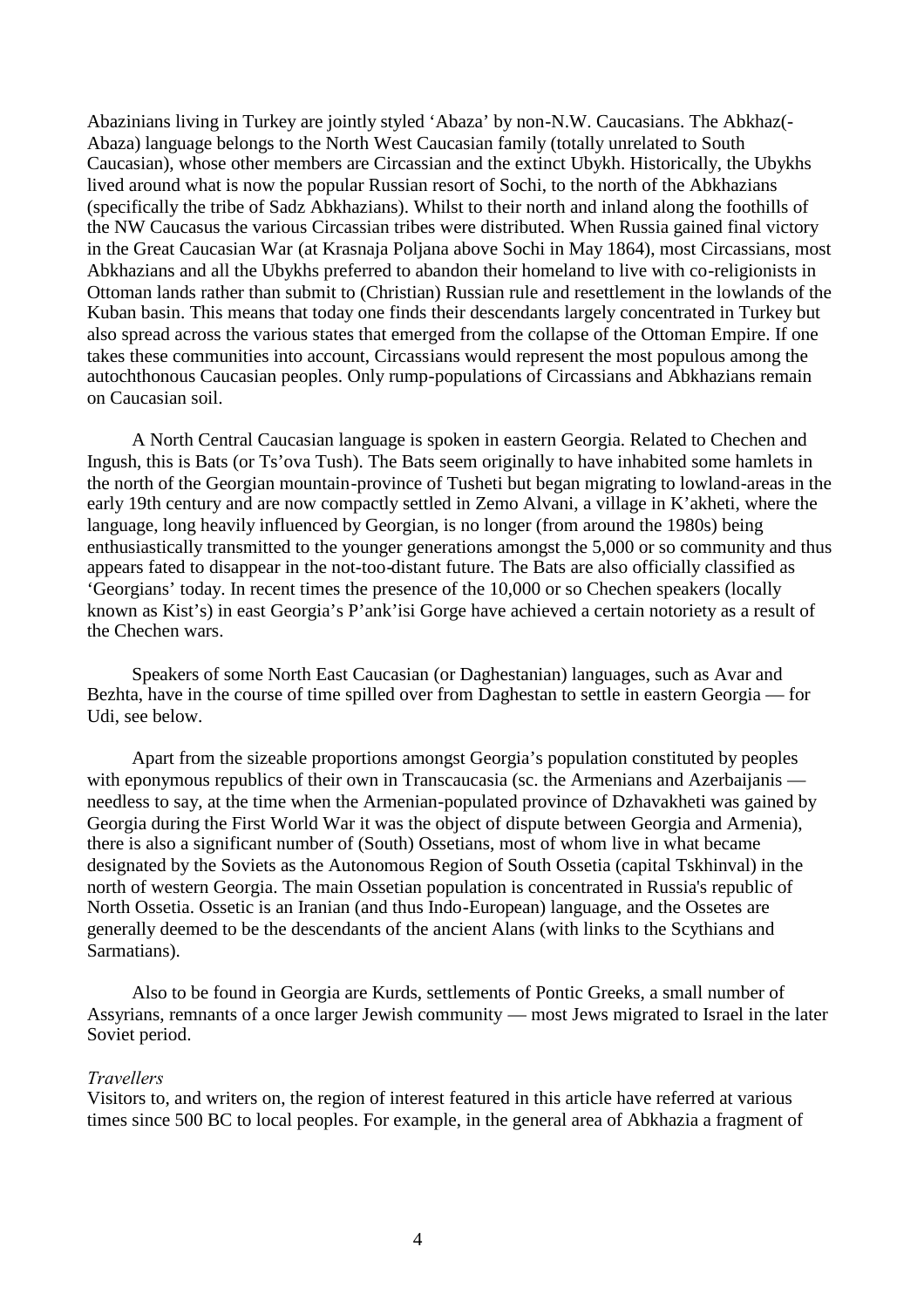Hekataios (c.500 BC) mentions the *He:níokhoi* 'Charioteers'4[.](#page-4-0) Skylax of Karyanda (c.500 BC) also mentions *Akhaioí* 'Achaeans', placed by Melikishvili (1970.400) around Sochi, to their north, and yet further north the *Kerkétai* '(?)Circassians/Cherkess'. Strabo places the *Zugoí* between the 'Charioteers' and the Achaeans, and these have been identified with the Circassianstoo5. The Apsilians (*gens Absilae*) are first mentioned by Pliny Secundus, whilst Arrian in the second century introduces the term *Abasgoí* 'Abazgians', whom he locates to the north of the Apsilians (*Apsílai*), whilst to their north he places the *Sanigai* 'in whose territory lies Sebastopolis' (K'ech'aghmadze 1961.43), which is conventionally identified as Sukhum6[.](#page-4-2) Thus the Apsilians are to be located around Ochamchira (Greek *Gue:nós*). In the sixth century Agathias introduces the *Misimianoí*, who are separated from the Apsilians by the fort at *Tibélos* (modern Ts'abal/Ts'ebelda). Of course, it is often next to impossible to identify some of these ethnonyms with designations of the historical denizens. At first sight, for instance, it seems straightforward to link the *Kerkétai* with the Circassians, though Kuipers (1960.7) queries the association. For a discussion of Apsilians, Abazgians and Missimians see Hewitt (1993).

The ancients, especially the Greeks, were never really interested in languages other than their own, referring generically to non-Greek speakers as *bárbaros*, the source of our 'barbarian', but during the sway of the Genoese a certain Archbishop Johannes de Galonifontibus passed through the Caucasus in 1404 and wrote with concision and a good deal of (if not total) accuracy: 'The country called Zikia or Circassia lies at the foot of the mountains on the Black Sea... They have their own language and writing [sic! — BGH]... Beyond these [Circassians] is Abkhazia, a small hilly country...They have their own language...To the east of them, in the direction of Georgia, lies the country called Mingrelia...They have their own language...Georgia is to the east of this country. Georgia is not an integral whole...They have their own language' (Tardy 1978.92-95). Also for the fifteenth century the Genoese Giorgio Interiano has left a description of the Circassian coast (for a French translation of his work see vol. I of Ferdinand Dubois de Montpéreux 1839-18437[\)](#page-4-3).

Catholic (Theatine) missionaries were active, especially in Mingrelia, during the seventeenth century, and some have left important observations on the peoples and their customs; such a one was Don Archangelo Lamberti, who lived there from 1633 to 1653.

Indeed, it was seventeenth-century visitors who brought from the Caucasian isthmus the first lists of words and phrases to be documented for the local (mostly unwritten) tongues. In this regard the half-Turkish, half-Abkhazian traveller Evliya Çelebi deserves special mention. His 'Travel Book' (*Seyahetname*) from the 1640s includes, in addition to Georgian, valuable material for Abkhaz, Ubykh, Circassian and Mingrelian (see Bleichsteiner 1934; Provasi 1978, 1984; Gippert

<span id="page-4-0"></span><sup>&</sup>lt;sup>4</sup>The etymology of this word is clearly Greek, viz. *he:nia* 'reins' +  $\delta k^h$ os 'bearer' from  $\acute{e}k^h$ o: 'I have/hold'.

<span id="page-4-2"></span><span id="page-4-1"></span><sup>5</sup>cf. Georgian *dzhik-i*, Abkhaz *a-zaxwa*.

<sup>&</sup>lt;sup>6</sup>In Abkhaz  $Aq^{W'}a$  — see Hewitt (1992). Moving along the coast from Trebizond Arrian mentions the following tribes: Trapezuntines, Colchians, Drils, *Sánnoi/Tzánnoi* '?=Zans' (N.B. the Laz self-designation is *ch'an-i*, the Svan term for a Mingrelian is *mı-zän*, and the parent-language of Mingrelian and Laz is known as Zan), Macrones (N.B. the Mingrelian self-designation is *ma-rg-al-i*), 'Charioteers' [sic], Zydreitai, Laz, and then the Apsilians. Procopius of Cæsarea

<sup>(</sup>fl.c.550) mentions a tribe  $Bro\hat{u}k^h$ oi to the north of the Abazgians, who have been identified with the Ubykhs (cf.

Dumézil 1965.15), whose self-designation is *twaxı*(though this has been challenged by Christol 1987.219). All references in the classical authors to tribes in the region have been gathered and translated into Russian by Gulia (1986.215-255).

<span id="page-4-3"></span><sup>7</sup>The six volumes of text and the wonderful series of illustrations produced by this Swiss polymath and professor at Neuchâtel on the basis of his travels along the Black Sea coast from The Crimea round to Circassia, Abkhazia, Georgia and inland to Armenia from 1831 to 1834 contain a wealth of information; Dubois was the first person to study the geology of Georgia. Though the publication of his work was supported by Tsar Nicholas I and appeared in the first half of the nineteenth century, Dubois was not representing the Russian Academy.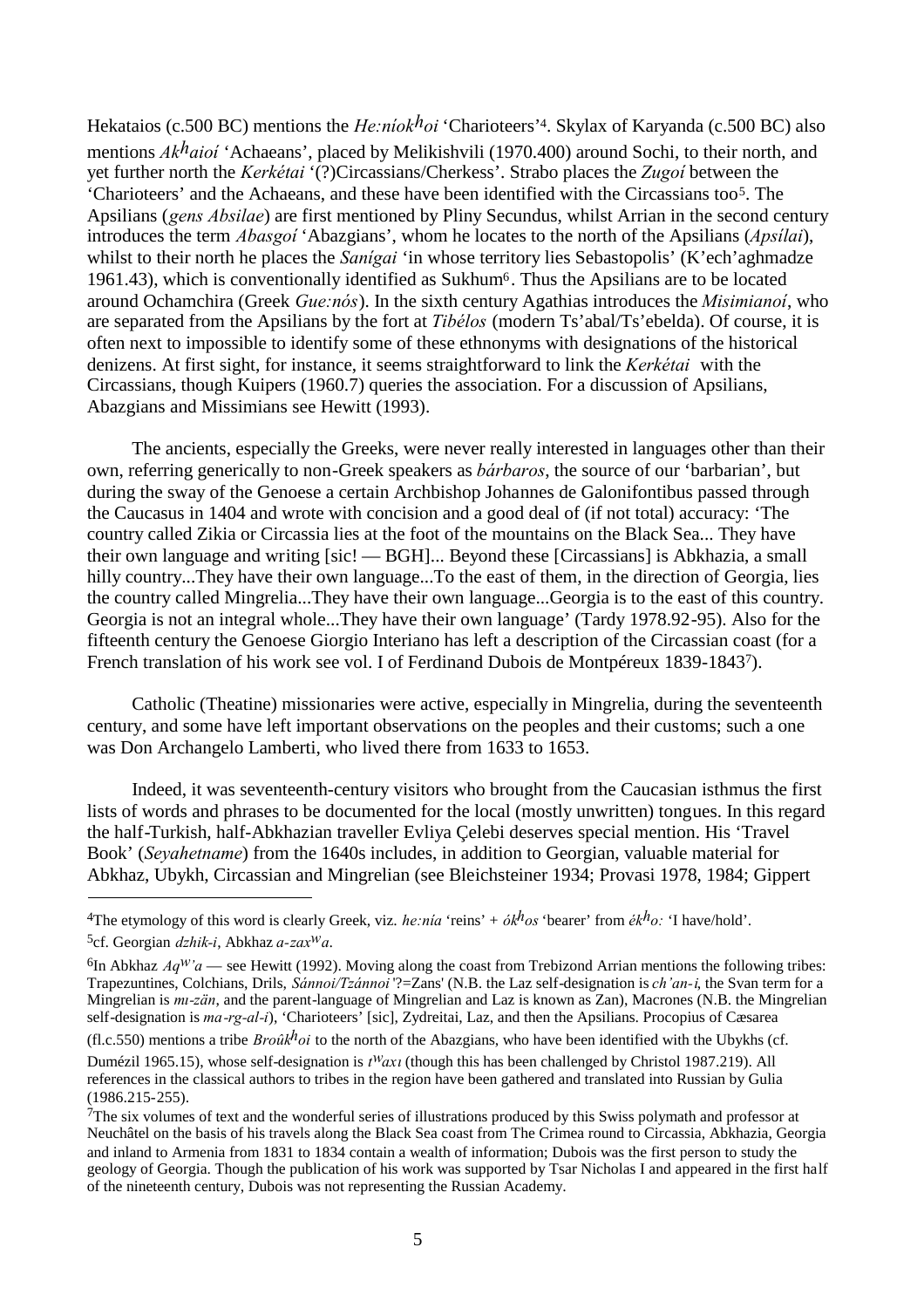1992). Circassian and Georgian were included in the materials from twenty-six languages/dialects presented by Amsterdam dignatory and member of the board of the Dutch East India Company, Nicolaes Cornelisz Witsen (1641-1717), in his *Noord en Oost Tartarye(n)* (1692; enlarged edition 1705)8[.](#page-5-0) However, it was not really until well into the nineteenth century as part of the move (in the wake of Sir William Jones' late eighteenth-century observations regarding Sanskrit's genetic link to Greek and Latin) to discover the full extent of the Indo-European family of languages (and in consequence to classify the world's languages) that philologists began to examine in depth the varieties of speech attested in the Caucasus. And it was partly in this context that the investigations by representatives of the Russian Academy began to make valuable contributions from the 1770s. It is the linguistic aspect of the reports of such investigators that will be highlighted in what follows.

### *The Russian Academy and the Caucasus in the eighteenth century*

Russian interests in moving south and Georgia's political weakness and fragmentation led to contacts between the two as early as the late sixteenth century — the embassies dispatched by the tsars between 1589 and 1605 have been chronicled by W.E.D. Allen (1970). By the end of the eighteenth century, Russia was a significant player in the area, threatening the (largely Muslim) North Caucasian peoples and consolidating relations in the Transcaucasian states by construction of the Georgian Military Highway: regular traffic between Vladikavkaz in North Ossetia and Tbilisi started around 1799. But the extent of ignorance about the Caucasus in the Russian capital before attempts were made to gather necessary information is well illustrated in Isabel de Madariaga's book on Russia in the time of Catherine the Great: 'Russian relations with the Caucasian kingdoms were complex and tenuous, and left a great deal to the discretion (or indiscretion) of local commanders. (So little was known about the area that when an emissary of King Solomon of Imeretia asked to be received in St Petersburg in 1768, Catherine called for maps, and found that according to some of them Tiflis was on the Black Sea, according to others, on the Caspian)' (de Madariaga 2001.369). The first academic mission to the Caucasus was headed by Johann Anton Güldenstädt (1745-1781), with whom any study of the Academy's activities in the Caucasus must begin, even though the dates of his travel and publication of his materials fall outside the strict remit of this conference.

### *1. Johann Anton Güldenstädt*

Güldenstädt was born to a German family on 26 April 1745 in Riga. He studied medicine, botany and natural sciences in Berlin from 1863 and gained a doctorate from Frankfurt-am-Oder in 1767. As a twenty-three year-old naturalist and medical doctor, he was invited the following year by the Imperial Academy in St Petersburg, of which he became a full member and professor of natural science on 8 April 1771, to participate in the planned seven-man expedition to the Caucasus — Catherine the Great decreed that a number of such expeditions should be organised both to collect data on her empire and to make observations of the passage of Venus. The Caucasus group were travelling for some years (1768-1775), of which around twelve months from September 1771 were spent in Western Transcaucasia. Often afflicted with fever on his travels, Güldenstädt died in St Petersburg on 21 March 1781, aged just 36.

The two volumes resulting from the expedition were posthumously published in Güldenstädt's name by Peter Simon Pallas and entitled Dr. *Johann Anton Güldenstädt: Reisen durch Russland und im kaukasischen Gebürge* (St Petersburg, Band I, 1787, XXIV+511 pp., Band II, 1791, 552 pp.); the German text with Georgian translation was published in two volumes by Gela Gelashvili (Tbilisi, 1962 & 1964).

<span id="page-5-0"></span><sup>8</sup>A study of the Dutch-Georgian word-list was being prepared by Wim Lucassen at the time this work was being written.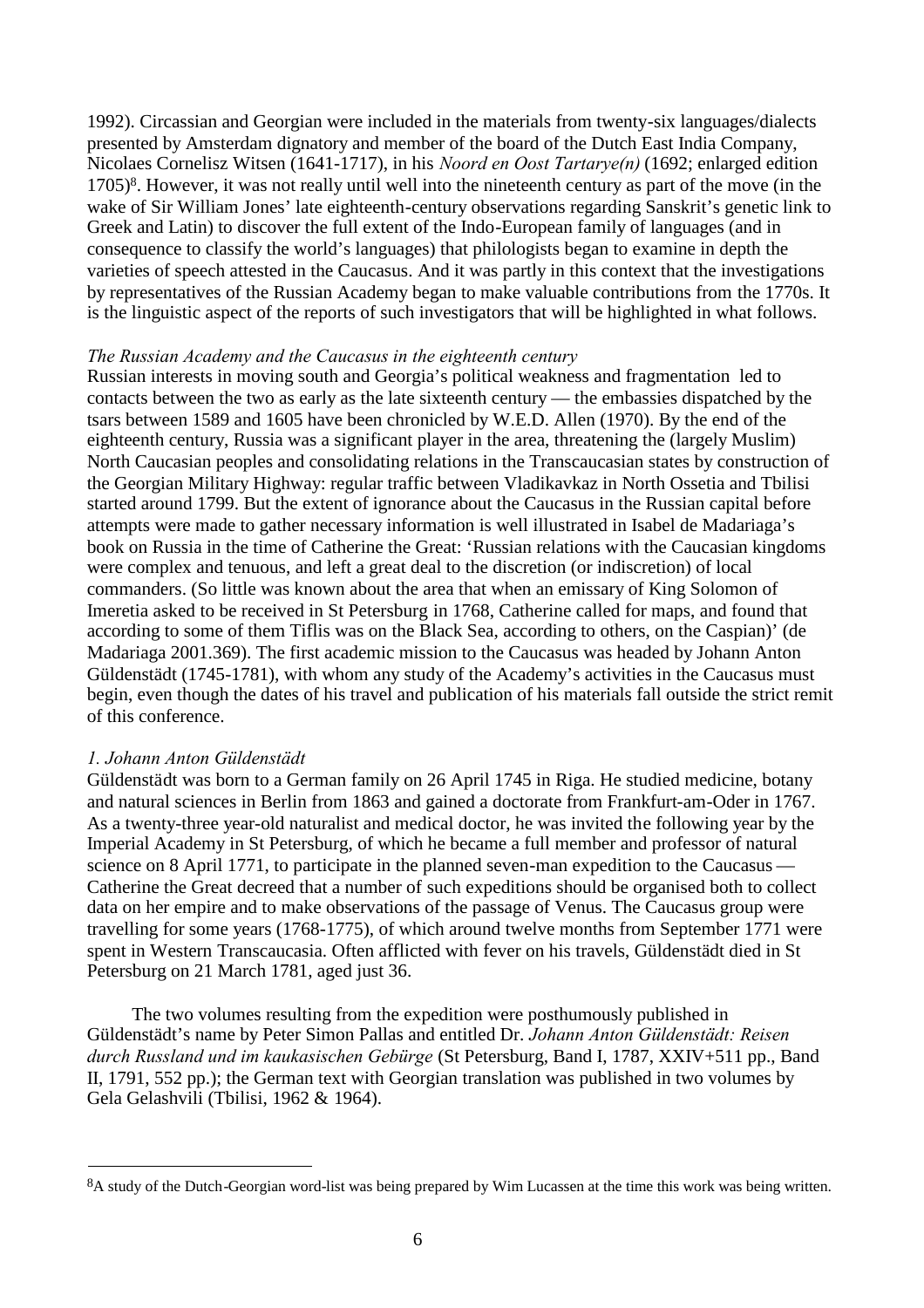At the end of September 1771 Güldenstädt finally crossed into Dusheti, making the southern Ossetes the first people of Transcaucasia that he encountered. On 15 October he was received by King Erek'le II, whom he accompanied into eastern Georgian regions on 21 February 1772. While here, he was able to gather information about some of the peoples of Daghestan, such as the K'ap'uch'i, Dido and Avar. Güldenstädt spent April and May exploring northern and southern regions of central Georgia. From late June he moved through South Ossetia into the north-western province of Rach'a and from there southwards into Imeretia. While in Khoni (16-17 August), he gathered information about Mingrelia and Lechkhumi from visiting Mingrelians but could not journey to Mingrelia itself, as it was too dangerous. At a meeting with Imeretia's King Solomon on 28 August, Güldenstädt was shewn lead and copper samples brought from the mountainous district of Svanetia and the source of the River Tskhenis-ts'q'ali, an occasion which Güldenstädt used to learn something of Svanetia itself. Delayed on his return to the North Caucasus by rebellious Ossetes, he finally got back to Kizlyar (virtually Russia's capital in the Caucasus until 1863 — A.P. Berzhe, quoted by Gammer 2006.10) under Russian escort on 2 November.

Güldenstädt's posthumous volumes are in the form of a diary, describing when he was where and what he saw there: place, soil, water, flora, fauna, insects..., population, what the locals did, etc...; interwoven within the basic descriptions are a variety of excursions (e.g. under 'River Terek' are described its tributaries, the fish in it, the flora along its banks, and the settlements beside it; animal- and plant-life of the Caucasus; the political geography of the Caucasian mountain-zone and information on the peoples). Güldenstädt did not ignore the languages he heard, discussing their relationships and possible origins. He had a list of words which he had translated (albeit with gaps) into the various languages in order to facilitate comparison — 290 lexical items were the most illustrated, and this number was attained for the Kartvelian family.

Pages 496 to 535 of volume II are devoted to the indigenous Caucasian materials, whilst Iranian Ossetic is included on pages 535-545. Güldenstädt classifies the indigenous languages into:

1. Kartvelian Dialects (*Georgianische Mundarten*): Georgian, Mingrelian and Svan (496-504 pp.);

2. Nakh Dialects (*Mizdschegische Mundarten*): Chechen, Ingush, Tush (Bats) (504-511 pp.);

3. "Lezgian" and Related Dialects (*Lesginische und damit verwandte Mundarten*): Ants'ukh, Ch'ar, Khundzakh, Dido (512-519 pp.), plus Lak, Andi and Akusha (*Sprachen der Kasikumüken, Andi und Akuscha*, 520-527 pp.);

4: Kabardian and Abkhaz (*Kabardinische und Abassische Sprache*): Kabardian and coastal vs north Caucasian Abkhaz (*Kusch-hasib-Abassische* vs *Altekesek-Abassische*, viz. Abkhaz proper vs Abaza) (527-535 pp.).

Comments on these divisions would include the observation that Laz is lacking from the *Georgianische Mundarten*. The Nakh group is accurately characterised. 'Lesgian' is a strictly incorrect designation (albeit one common at the time to refer to Daghestanian peoples and languages in general), as it is here applied to three Avar dialects (Ants'ukh, Ch'ar, Khundzakh) plus Dido from the related Didoic/Tsezic sub-family. Lak has its older designation of Kazi-kumukh; Andi is more closely related to Avar; and Akusha is a dialect of Dargwa (Dargi(n)). Amongst the myriad of Daghestanian languages, all of the Lezgic, most of the Andic, and most of the Didoic/Tsezic sub-families are missing. From North West Caucasian no mention is made of Ubykh. The vocabulary-materials are laid out according to semantic fields, the majority being nouns, with fewer adjectives, and very few verbs. Translations were obtained via translators, Güldenstädt not knowing any of the local languages or even Russian; hence, there are inconsistencies of treatment. A further source of difficulty arises out of the Roman or Gothic scripts used to present languages noted for phonetic challenges which the developing discipline of (comparative) philology and its subsidiary science of phonetics had yet to tackle. Compare, for example, the following: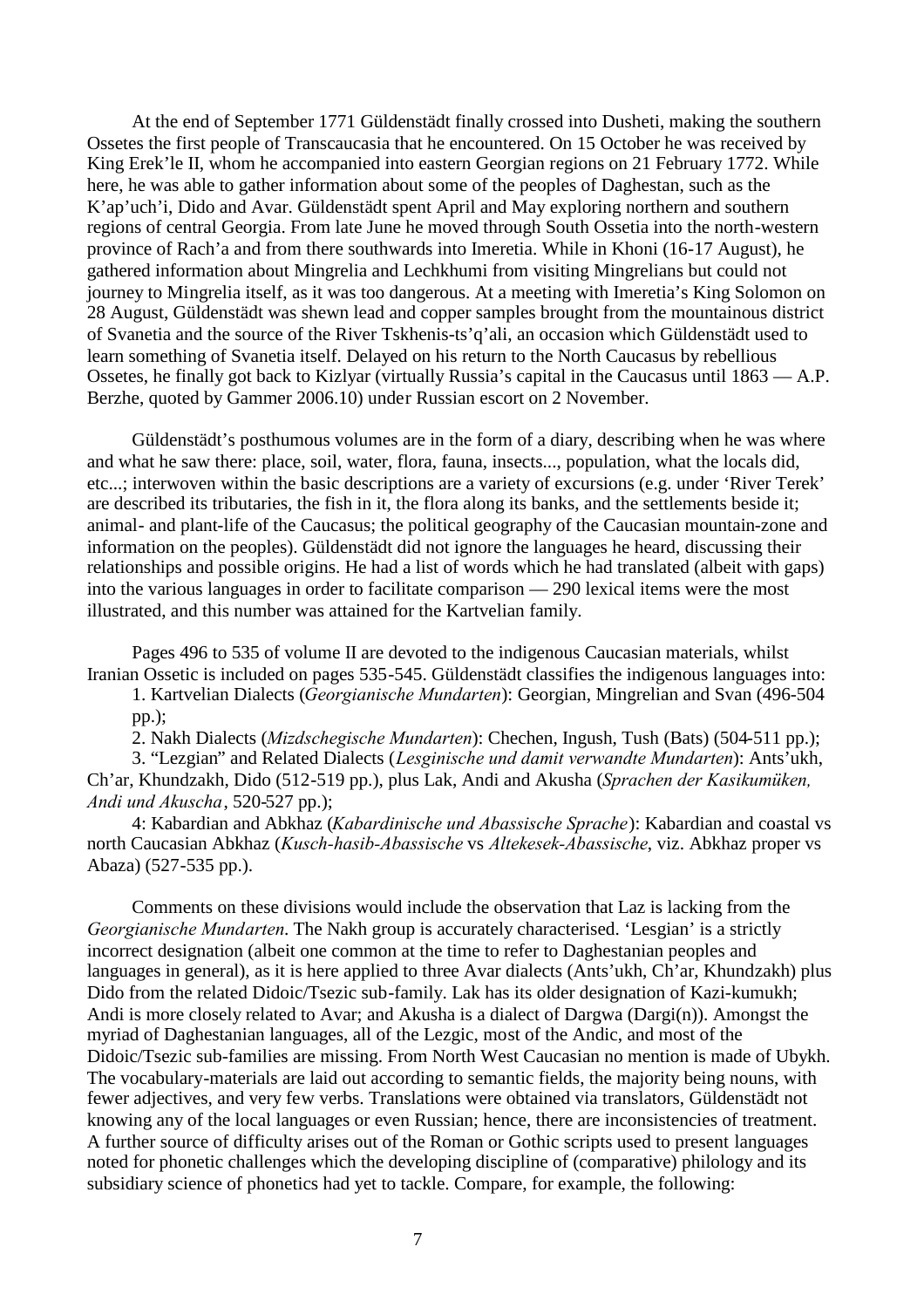| <u>Language</u> | Güldenstädt | <b>Modern Transcription</b> | Meaning  |
|-----------------|-------------|-----------------------------|----------|
| Georgian        | madsoni     | mats'oni                    | yoghurt  |
| Georgian        | kadzi       | k'atsi                      | man      |
| Georgian        | zikwaruli   | siq'varuli                  | love     |
| Mingrelian      | kodschi     | $k'$ ot $[i]$               | man      |
| Abkhaz          | isduda      | i'ztW'''dA                  | whose is |
| Chechen         | berik       | bzarg                       | eye      |

it?

For many of the languages incorporated in his work Güldenstädt's list represented the first time they were documented even to the extent of word-lists of this size. On the basis of his lexical comparisons, Güldenstädt was the first to make some progress in classifying the local languages and produced the oft-repeated and highly pertinent observation that 'Mingrelian stands in the same relationship to Georgian as does Dutch to German'. He did not recognise the genetic link, now universally accepted, between Nakh and Daghestanian, Daghestan being an area Güldenstädt did not himself visit. All eight linguistic forms named under his third group he recognised as sisterlanguages (*Töchter einer Mutter*, I.484), and he (quite correctly) did not include Iranian Ossetic or Turkic Kumukh and Nogay in his Caucasian groupings.

In addition to his word-lists, Güldenstädt also had translated into eighteen (half of them Caucasian) languages a series of cardinals plus twenty-two simple sentences, the first examples of connected speech recorded for Chechen, Avar, Andi and Dargwa/Dargi(n)<sup>9</sup>[.](#page-7-0) The originals of these texts are partly kept in the Güldenstädt Collection at the Russian Academy of Sciences, whilst a part are in the Adelung Fund at St Petersburg's public library[10](#page-7-1); they were published, with minor alterations, by Julius von Klaproth in 1814. An example each for Georgian and Mingrelian would be what in general is translateable as 'God is immortal; man's life is short':

*Hmerti arss uqudavi, qazi arss mzirissa zchovrebissa mkone*

[Georgian]

*Horomthi vauhur, qotschi syma chanzerhe*

[Mingrelian]

which are respectively to be transcribed and analysed as: VmErt.i  $A(.)r.s<sup>11</sup>$  $u.k"vd.Av.i$ God.NOM[inative] be.X(-PRES[ent]) PRIV[ative].die.SUFF[ix].AGR[eement] k"Ats.i A(.)r.s mtsir.isA tsXOvr(.)Eb.isA m.kOn.E man.NOM be.X(-PRES[ent]) slight.AGR life.GEN[itive] PRE[ix].have.SUFF 'God is immortal; man is possessor of a short life' [Georgian] VOrOnt.i wA.Vur(.u[.n]) k"OtS.i z´m(.)AXAn.(t)s  $r.E[.n]$ God.NOM not.die.PRES.X man.NOM measured time.DAT[ive] be.PRES.X 'God does not die, man exists for a limited time' [Mingrelian]

Güldenstädt familiarised himself with historical documents, as when he was discussing the relationship between Abkhazia and Georgia, a matter of considerable relevance today: 'In olden times the country [Abkhazia] had its own ruler, who in the Georgian chronicles is referred to as the

<span id="page-7-0"></span><sup>9</sup>Çelebi in the 1640s had gathered some such examples for Abkhaz and Circassian (see Gippert 1992).

<span id="page-7-1"></span><sup>10</sup>See Chikobava (1982), which incorporates photographs of the originals.

<span id="page-7-2"></span> $11$ Older form of A(.)r.i.s.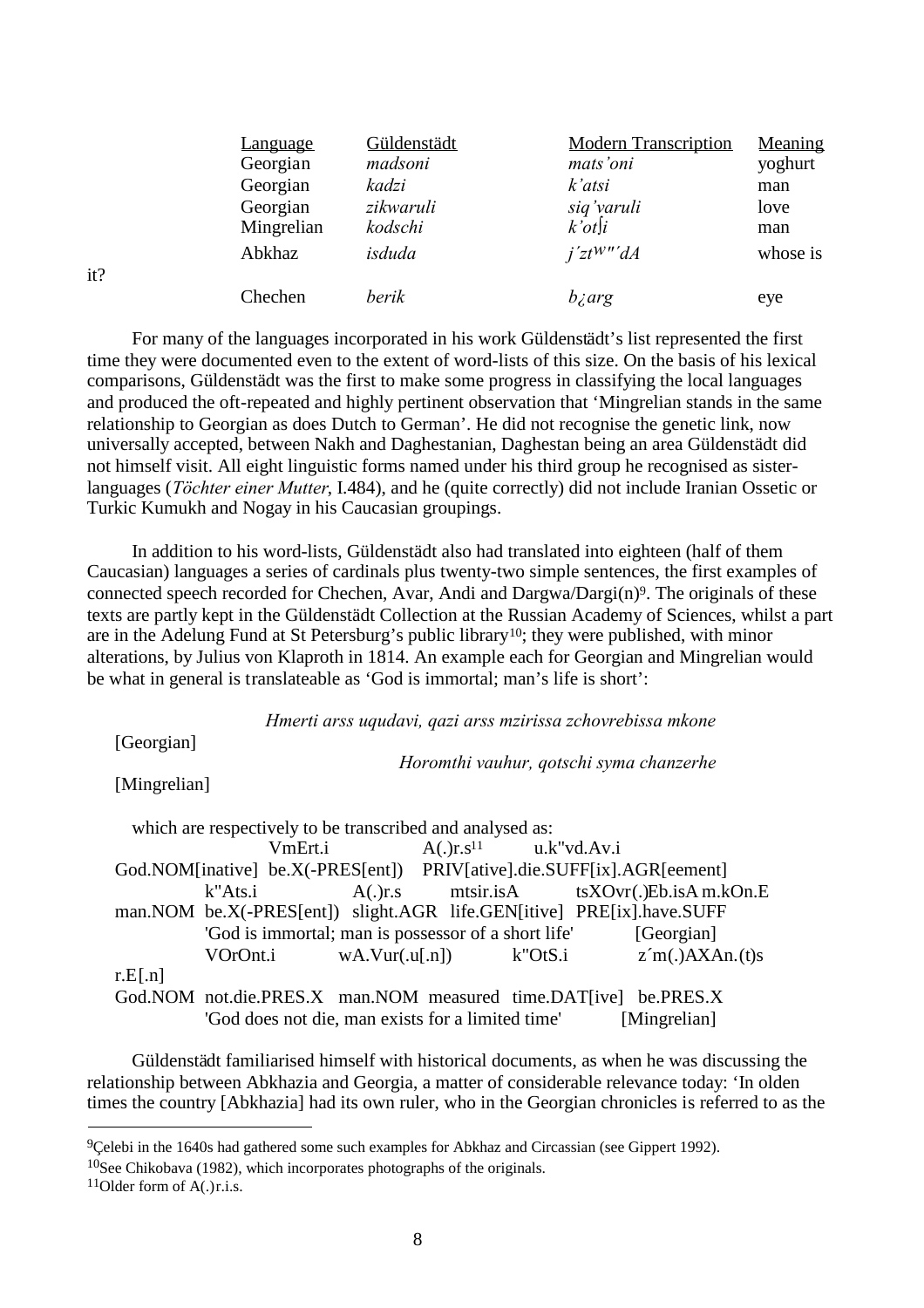King of the Abkhazians (King of Abkhazia). Later it belonged over a long period to the king of Georgia, who then was referred to as the King of Abkhazia and Kartli [Georgia]. At the time of this leadership Greek Orthodoxy became widespread, and a Patriarch even sat in Bich'vinta [Pitsunda],

whilst in Mokvi [Myk<sup>W</sup>] and Dranda archbishops [were installed]. Later they became independent of Georgia, and there is no unitary leadership' (vol. II). On the other hand, Güldenstädt's contemporary comments on language-usage can throw light on modern-day arguments about the extent of the knowledge of Georgian in what are today provinces of Georgia. Having stated, for example, that 'the Georgian province of Mingrelia and the districts of Odishi and Lechkhumi form the fourth kingdom of Georgia and have their own independent leader who carries the title Dadiani', Güldenstädt offers the remark: 'In Odishi they speak Mingrelian, whilst in Lechkhumi in a mixed Mingrelian-Imeretian dialect' (vol. I), defining Odishi as lying to the north and west of Mingrelia, extending to the Black Sea, and bordering Abkhazia to the north. Sadly, those who are only interested in arguing for a centuries-old spoken tradition for Georgian in both Mingrelia and Abkhazia tend to ignore Güldenstädt's text, which well repays study.

## *2. Jacob Reineggs*

Although not strictly an envoy to the Caucasus on behalf of the Imperial Russian Academy of Sciences, in order to understand the sequence of scholarly foreign visitors to, and observers of, western Transcaucasia on behalf of Russia mention should be made of Jacob Reineggs (see the relevant entry in vol. 8 of the 11-volume Georgian Encyclopædia and the Introduction to his 2002 Georgian translation of Reineggs' travel-book by Gia Gelashvili). Born in 1744 in Eisleben (Germany), the originally named Christian-Rudolf Elich studied at Leipzig University, for a time lived in Vienna, and gained his doctorate in medicine at Tirnau (Hungary) in 1773. Three years later he set out for the orient and made his way via Constantinople to Georgia circa 1779. In Tbilisi he entered the service of King Erek'le II of Kartli(-K'akheti), where he not only practised medicine but introduced western systems for minting money and preparing gunpowder, becoming interested in mining practices and overseeing typographical and printing work.

Reineggs came to the attention of the Russian authorities and was appointed personal commissioner at the Court of Kartli-K'akheti by Georgij Potemkin, who thereby enlisted the western scientist in Russia's plan to bring both King Erek'le II and his counterpart in western Georgia, King Solomon I of Imereti, into a pro-Russian orientation. As a result of his far from unsuccessful mission, which culminated in the aforementioned Treaty of Georgievsk with Catherine the Great's Russia in 1783 — indeed, at the signing he was at the side of Pavel Sergeievich Potemkin, first Viceroy in the Caucasus and cousin of the more famous carrier of this surname —, Reineggs was invited to Russia. From 1786 he was scientific secretary at the Medical College and at the start of 1787 was appointed Inspector of the Medical School at Ekaterine's Hospital and Director of the School of Medicine and Surgery in Petersburg. He died there in 1793, having become addicted to opium. Even after leaving the Caucasus he kept up contacts with leading figures in both Georgia and Armenia.

During his time in Georgia and the Caucasus in general he became well acquainted with the whole area. His writings were published under the title *Allgemeine historisch-topographische Beschreibung des Kaukasus*, volume I appearing in 1796 (Gotha und St.-Petersburg) and volume II in 1797 (Hildesheim und St.-Petersburg) and contain a geographical description of the region, extensive excursions, as well as interesting observations on ethnography, history, economics, extractive industry and linguistics. He was, however, not grounded in philology, as can be easily seen in the following. Though he correctly describes the border between Abkhazia and the Georgian province of Mingrelia thus: 'The river Engur [Ingur] splits the Abkhazians and Laz from the bestsited, fertile, sometimes low-lying, sometimes hilly and mountainous province known as Megrel or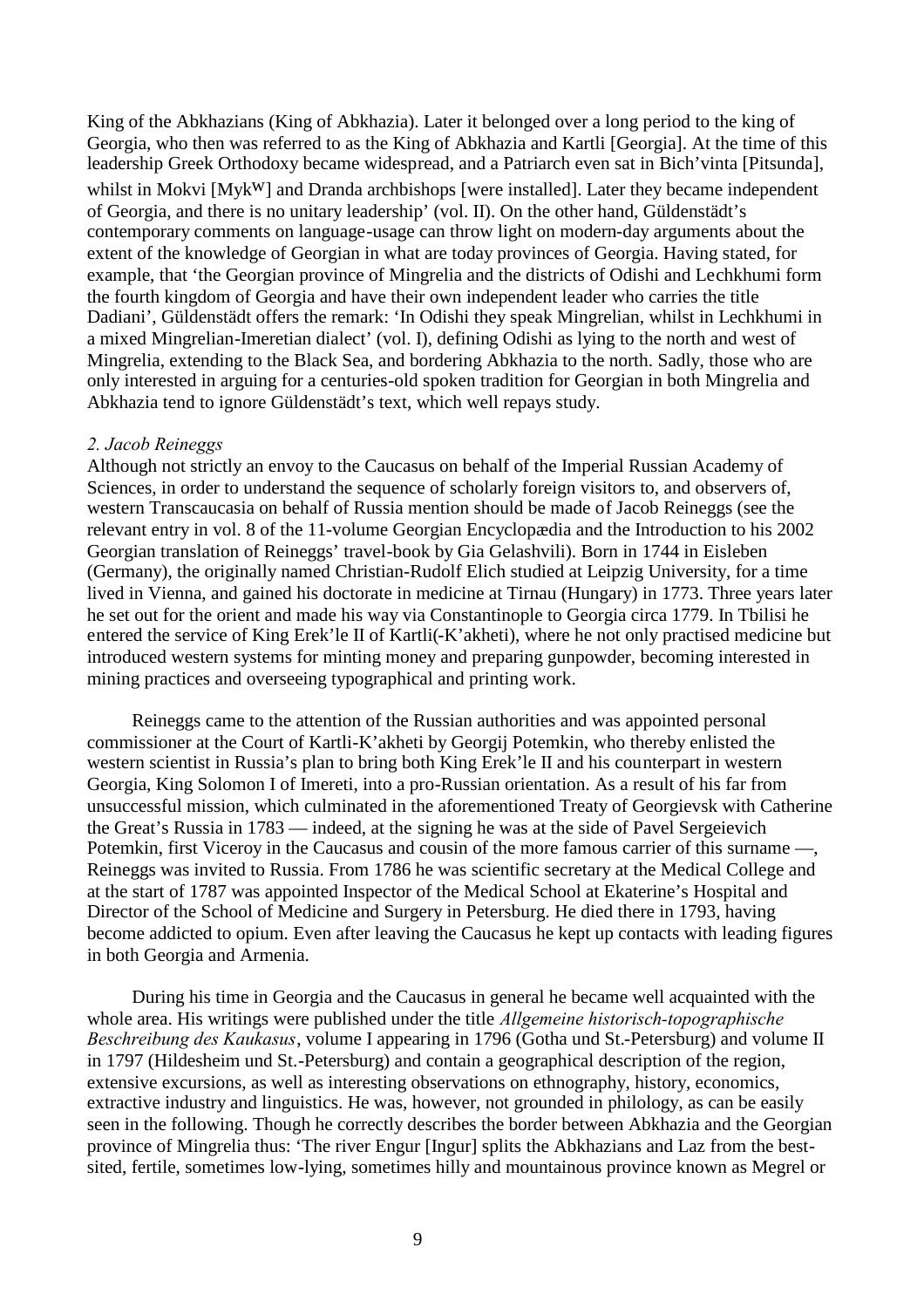Samegrelo [Mingrelia]', he goes on to betray the naivety of his approach to language-study by remarking: 'Mingrelian is the name of the people residing here who have their own language; it represents a mixture of dialects of Caucasian, Greek and Georgian words.'

Given the recent charges made against the presence of Ossetes on the southern flanks of the Caucasus by Georgian nationalists in their struggle over rights to South Ossetia (still a province of Georgia in international law), Reineggs' conclusions will be of some interest: '...and, in truth, they [the southern Ossetes] live even now in that area which first Pliny and then Moses Xorenatsi<sup>[12](#page-9-0)</sup> named as the fiefdom of the Ass and Ghossi.'

## *The Russian Academy and the Caucasus 1800-1850*

The first researcher dispatched to the Caucasus by the Russian Academy in the years that fall within the purview of this conference was yet another ethnic German.

## *3. Julius von Klaproth*

Klaproth was born in Berlin in 1783. Having published the *Asiatischer Magazin* in Weimar in 1802, he was invited to the St Petersburg Academy of Sciences. After accompanying a diplomatic mission to China in 1805-1806 and returning with a collection of manuscripts (Chinese and Mongol *inter alia*), he was sent by the Academy to the Caucasus (1807-08), spending sixteen months travelling. He began work in Paris in 1825 and died there in 1835.

His description of his Caucasian travels was published in (Halle and) Berlin in two volumes in 1812 (740 pp.) and 1814 (624 pp.) under the title *Reise in den Kaukasus und nach Georgien, unternommen in den Jahren 1807 und 1808, auf Veranstaltung der Kaiserlichen Akademie der Wissenschaften zu St.-Petersburg, enthaltend eine vollständige Beschreibung der kaukasischen Länder und ihrer Bewohner, von Julius von Klaproth, Kaiserl. Russischem Hofrathe und Mitgliede der Akademie er Wissenschaften zu St.-Petersburg*. An English version (*Travels in the Caucasus and Georgia*) came out in 1814, whilst a French translation (*Voyage au Caucase et en Géorgie*) appeared in 1823 in Paris.

In 1827 Klaproth published a Georgian-French and French-Georgian dictionary of some 4,000 items, which, according to Marie Brosset, seem to have been taken from the seventeenth-century word-list of the missionaries Stefano Paolini and Niceforo Irbach and from the lexicon appended to his self-tutor of Georgian by the Russian Piralof<sup>[13](#page-9-1)</sup>. He also undertook to write a Georgian grammar, based on the work of an Italian missionary that he had acquired, but died before he could complete it, and the task of doing so was entrusted by the Asiatic Society to Brosset, whose *Elements de la langue Géorgienne* came out in 1837 (reprinted in 1974 by Biblio Verlag, Osnabrück).

Klaproth did not cross into Transcaucasia until December 1807, reaching Tbilisi on 14 January 1808. He travelled in central/eastern parts until the summer, claiming to have crossed back briefly over the snowy main chain from Mozdok to Oni, capital of Rach'a, before hostility to Russia forced him to leave Transcaucasia for the last time.

Klaproth asserts that he was instructed to use and correct the materials left by his predecessors and boasts in a supplementary volume entitled *Kaukasische Sprachen. Anhang zur Reise in den Kaukasus und nach Georgien* (288 pp., Halle und Berlin, published in 1814 but apparently composed in 1809) to his original publication of his superiority over Güldenstädt in relation to his ability to compare Caucasian and other oriental languages.

<span id="page-9-0"></span><sup>12</sup>An Armenian historian of the latter half of the first millennium.

<span id="page-9-1"></span><sup>&</sup>lt;sup>13</sup>I have no knowledge of this work other than the reference to it in Brosset.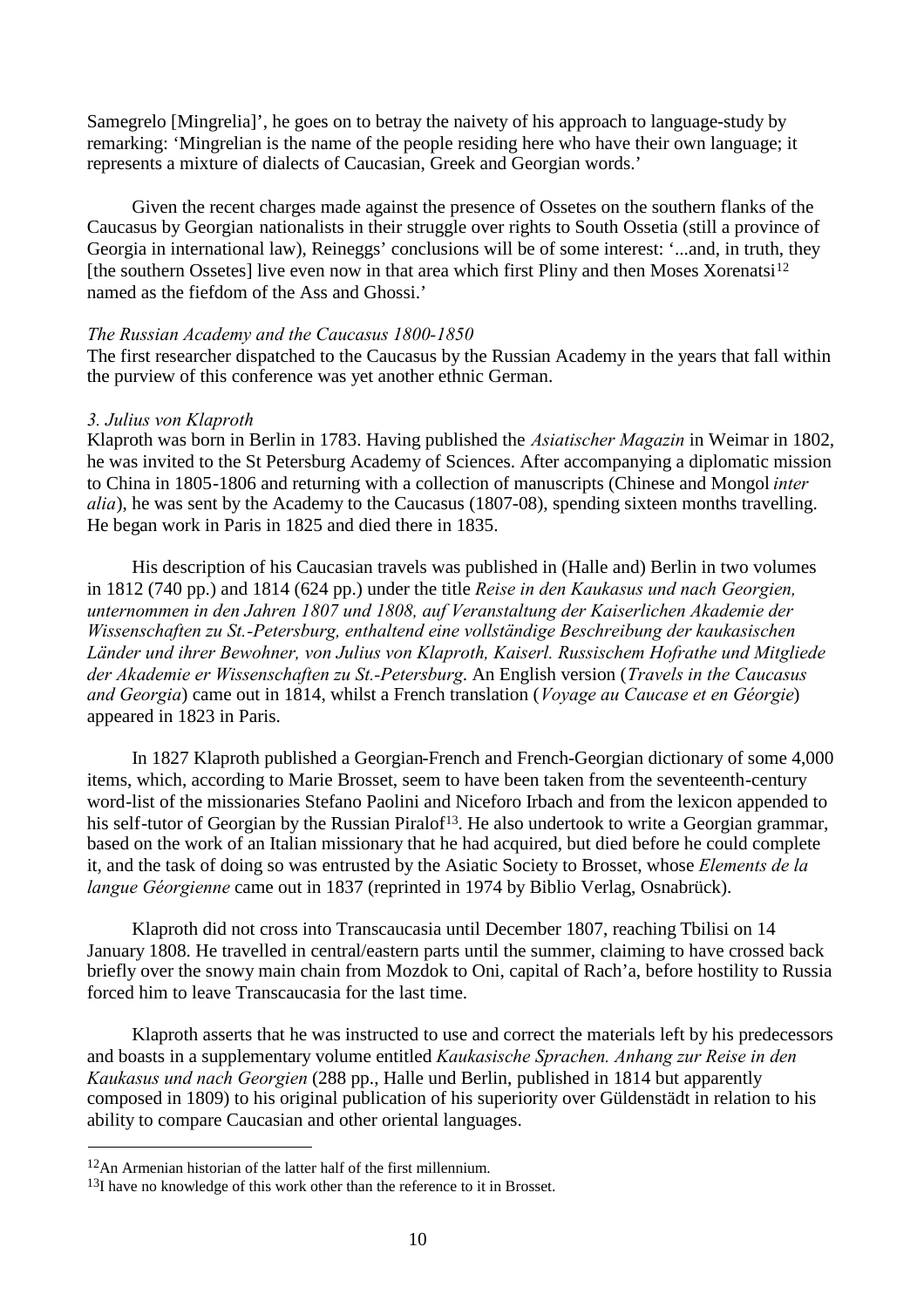Section One is devoted to the Daghestanian languages (*Lesgische Sprachen*): Avar (pp. 10- 55), Kazi-Kumukh or Lak (p. 56), Akusha or Dargwa/Dargi(n) (p. 58, with Lak-Dargwa comparisons on pp. 59-72), with mention of a fourth group named *Kuraelisch* = Lezgian on p. 72; pages 74 to 157 present comparative word-lists for Avar (with dialectal variants), Andi, Dido, Lak, Akusha, and Kubachi. Differently from Güldenstädt, Klaproth's materials are set out according to the alphabetical order of the German translation-equivalents (as opposed to Güldenstädt's ordering by semantic fields); Klaproth has up to 430 items, compared with Güldenstädt's 275 for Avar-Dido. Pages 134-137 incorporate parallel lists for the numerals, whilst the days of the week are set out on p. 138 for Avar, Andi, Dido, Lak, Dargwa and, strangely, Chechen.

Section Two (pp. 138-175) contains materials in the three Nakh languages, though the alphabetical principle for German equivalents is not applied here. Two dialects for Chechen are represented: Karabulax and an unspecified other; for Ingush the dialect is that of Shalxa.

Section Three (pp. 176-224) illustrates Ossetic (the texts being The Lord's Prayer, The Ten Commandments, and the Catechism) and includes an attempt to describe the declensional and conjugational systems of the language.

Section Four (pp. 225-245) presents 75 words, three phrases ('What is X called?', 'What is this?', and 'Please'), the days of the week and some basic grammatical observations (mainly on the Kabardian dialect of Circassian).

Section Five (pp. 246-261) looks at the *Abassische Sprache*, though the words and phrases represent the divergent Abaza dialect, and, on p. 261, the same phrases 'translated by an Abaza into some other language'.

Section Six (pp. 262-270) offers some remarks on, and a few words in, Svan.

Section Seven (pp. 271-288) has examples from four local Turkic tongues.

Klaproth was acquainted with historical sources on the Caucasus (e.g. classical writers such as Strabo, Arab geographers such as Mas'udi, and the Georgian chronicles) and attempts to identify some of the historical ethnonyms with contemporary tribes.

Of his four Daghestanian language-groups Klaproth admits to having no knowledge of the Lezgic family, stating simply and accurately that their speakers reside in southern Daghestan. Whilst managing to associate around Avar Güldenstädt's Avar, Dido, K'ap'uch'i, and Andi, Klaproth introduces an error not made by his predecessor in wrongly ascribing to Lak Dargwa's Kaitak dialect as well as the Lezgic language Tabasaran.

Whereas Güldenstädt basically confined himself to offering lexical materials and comments based thereon, Klaproth ventured into the realms of grammar. But this can hardly be seen as an advance in view of the superficial and erroneous nature of his observations, such as when he asserts that Avar has no grammatical gender, even though his adjectival citations shew gender agreement with their epithets. And, like many others, he allowed his expectations based on the structures of Latin and Greek of what languages should be like to influence his descriptions of these non-Indo-European tongues, assigning accusative cases to systems where no such case is attested. Another backward step in comparison with Güldenstädt is Klaproth's belief that Abkhaz and Circassian are not genetically related, though he postulates an entirely false link between Circassian and Finnish, Ostyak and Vogul based on some superficial lexical similarities, wild speculations which reveal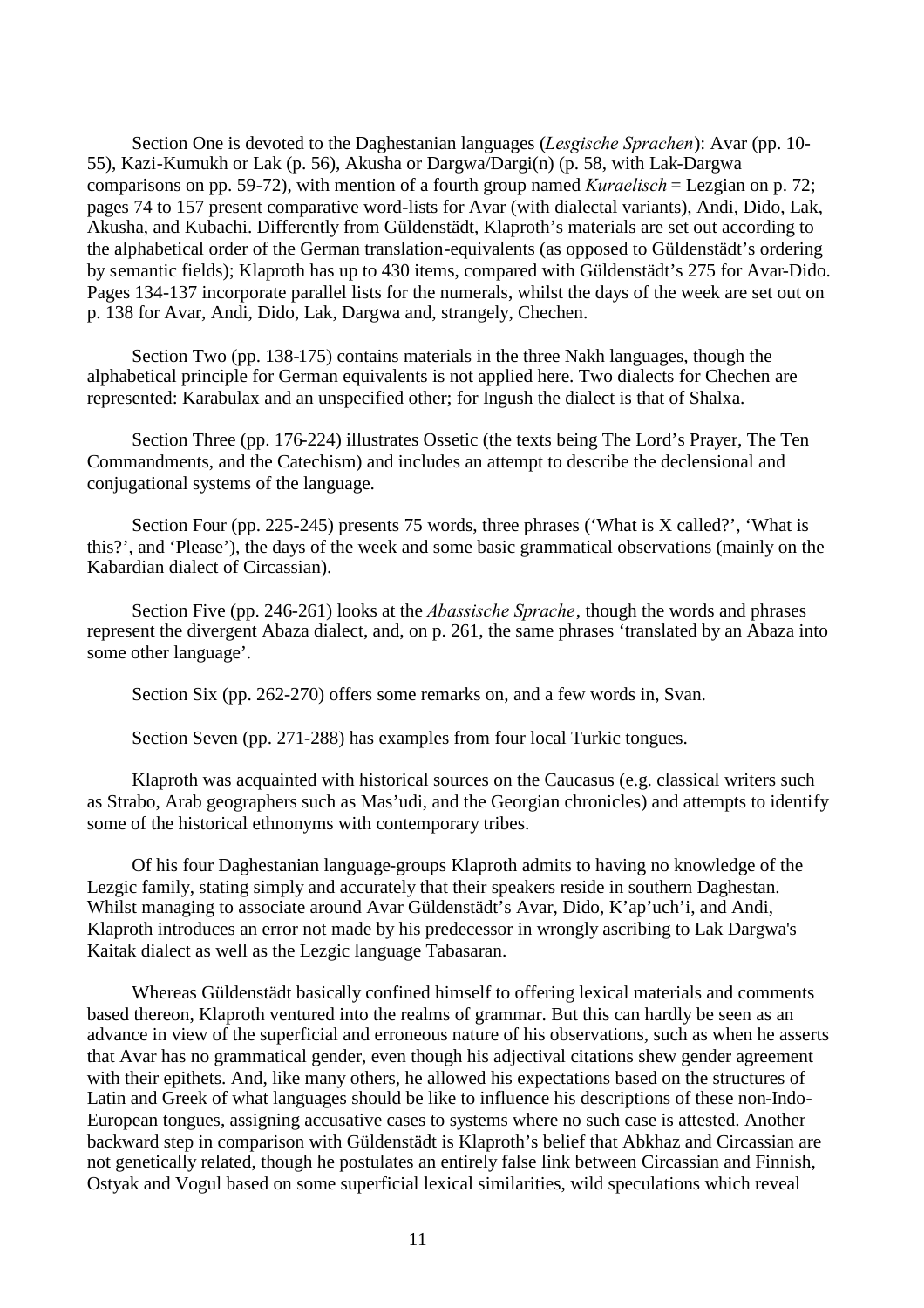Klaproth's ignorance of the fundamental principles underlying the proof of linguistic genetic affiliation (viz. systematic sound-correspondences demonstrated by strict application of the comparative method). Whilst recognising the closeness of Nakh to Daghestanian, Klaproth again draws parallelisms with Samoyed, Vogul and other Siberian forms.

Klaproth's addendum does contain the first examples of full sentences published in printed format for Avar, Andi, Lak, Dargwa, Chechen, Kabardian and Abaza. However, these texts were not recorded by Klaproth — Güldenstädt had them already in 1775, and Klaproth took them with him on his own expedition, adding only the variant for Abaza in, as stated above, an unspecified dialect.

Interestingly, in a dispatch of 26 Nov 1836 from Simferopol to the Academy's Secretary Frähn, the Ossetic specialist Academician Johan Sjögren charged: 'I deem it my duty to send to the Academy evidence from which it is revealed that Klaproth did not undertake, if not all, at least most of the excursions but has composed them on the basis of the statements or written sources of others, specifically the reports on the peoples living along the Kuban and beyond for the most part and particularly from p. 206 to the end are translated word for word from a document lodged at the general HQ without a squeak about his source' (vid. Brosset's *Bibliographie analitique* 1887, p. 535).

### *4. Marie Félicité Brosset (Jeune)*

The French orientalist Marie Félicité Brosset (Jeune) (1802-1880) came to Georgian (and Armenian) studies from Chinese. Invited to Russia in 1837, he was elected to a fellowship of the Russian Academy the following year; he continued to work at the Academy until 1880, when illness took him back to France, where he died. In St Petersburg Brosset laid the foundation of Georgian(- Armenian) philology. He read a cycle of lectures on Georgian and Armenian between 1839 and 1841 at the University and Academy, but then appointment as Director of the Public Library forced him to abandon this.

Brosset had practical command of both Georgian and Armenian and contributed to the spread of the knowledge of these cultures in Western Europe in the fields of both philology and history, though his interests and writings extended to archæology, numismatics and epigraphy. In 1847-48 he travelled around Georgia and Armenia, publishing the results in three volumes entitled *Rapports sur un voyage archéologique dans la Géorgie et dans l'Arménie exécuté en 1847-1848* (St Petersburg, 1849-51). He introduced the non-Georgian reading public to the native historical chronicles with his translation into French of the collection of texts known as 'Kartlis Tskhovreba' (Life of Kartli = Georgia), including an eighteenth-century addition to the corpus in the shape of the so-called 'Geography of Georgia' by Prince Vakhusht' Bagrat'ion (member of the royal family); these translations came out in seven fascicules between 1849 and 1858.

Before Brosset arrived in Russia, he had already made a contribution to the foreign study of Georgian. It seems from what Brosset tells us that the Asiatic Society in Paris was only a few months old when it decided to place the study of Georgian top of its list of desiderata (according to a lecture by St. Martin of 6 January 1823). As a consequence they commissioned Klaproth to prepare both a grammar and dictionary. As already stated, a Georgian-French/French-Georgian dictionary appeared in 1827, being based on the seventeenth-century list of 3,084 entries published in 1629 in Rome by the missionaries Stefano Paolini and Niceforo Irbach (see the 1983 facsimilereprint as part of 'First Printed Books in Georgian', edited by A.S. Chikobava and J.L. Vateishvili, Tbilisi, Khelovneba Press) as well as that in Piralof's self-tutor. As for the grammar, Klaproth intended to build on a work he had found by an Italian missionary, but the project was dragged out, and by the time of his death in 1835, he had completed only 112 pages, which took him merely to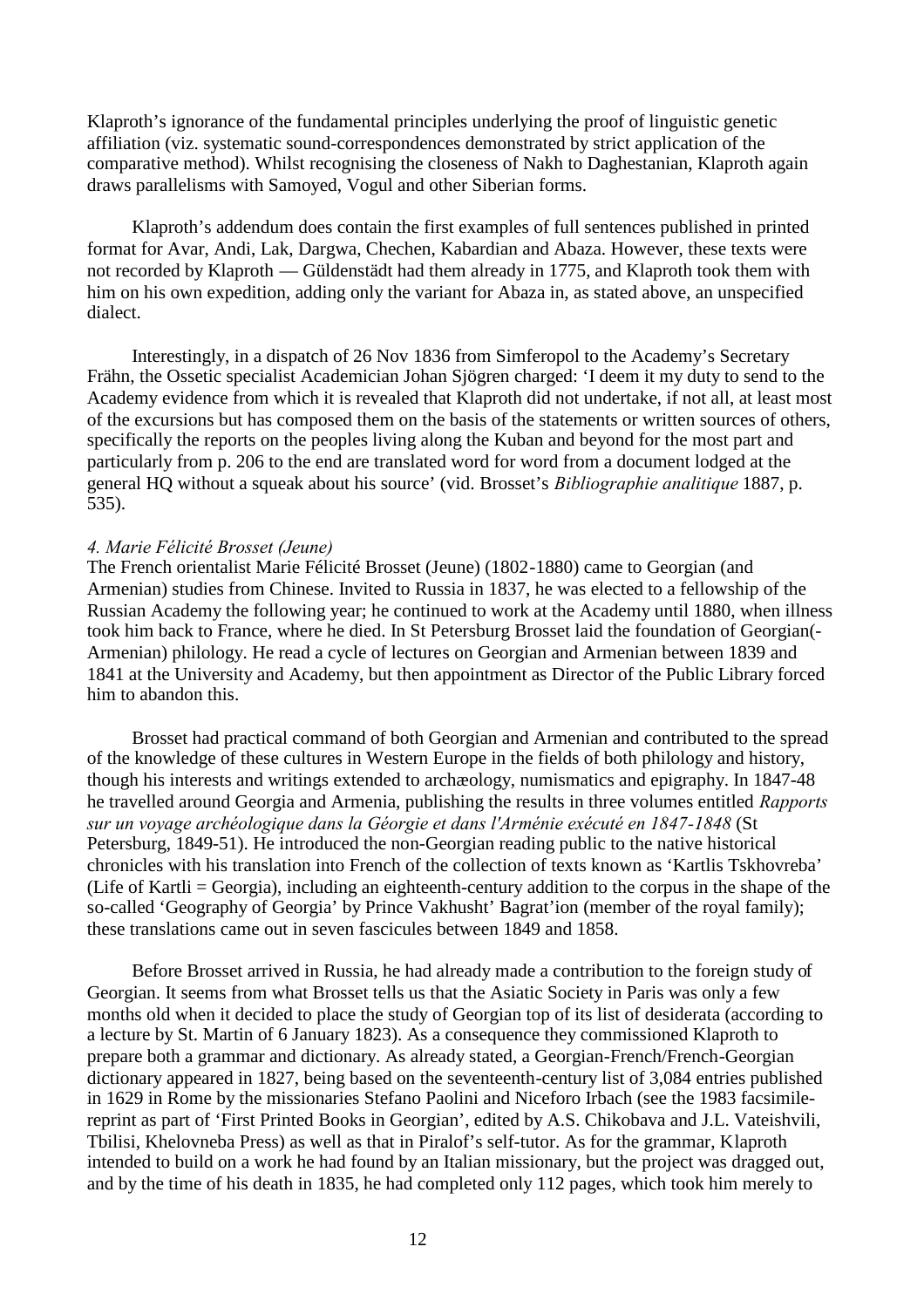the verb, which is the most demanding part of Georgian grammar. The task thus passed to Brosset, who produced his *Eléments de la langue géorgienne* (lvi+336 pp., Paris, 1837).

Brosset had published lithographically in Paris in 1834 a 291-page work he called *L'art libéral ou Grammaire géorgienne*. The book consists of seventeen chapters, each followed by illustrative material with translation. Previous works by such pioneers as the eighteenth-century Georgian patriarch Ant'on I, the seventeenth-century Italian missionary Maggio, and the eighteenthcentury member of the Georgian royal family Davit Bat'onishvili are considered, but Brosset bases all opinions he expresses on Georgian materials, being the first non-Georgian capable of manipulating original data.

That said, there are, quite naturally, errors of interpretation. One of these concerned the case called in Georgian *motxrobiti* (literally 'narrative'), which is conventionally translated as 'ergative'. The debate about the nature and essential function of this case continues to this day (see, for example, the discussion in Hewitt 2004), but Brosset argued for it not to be treated as a separate case at all. In the 1837 grammar the original author, Klaproth, had stated on p.13 the following: 'Le démonstratif: moTHrobiTi *mothkrobithi*; c'est un nominatif qui perd ordinairement sa dernière voyelle, et prend à la fin la syllabe man.' To this Brosset appends his ''orrective' note on p.xxvi: 'Le démonstratif, que les grammairiens géorgiens appellent narratif, n'est point un cas à part, puisque le pronom démonstratif explétif man se décline avec tous les cas des noms, et aux deux nombres.' The hypothesis of a relationship between the origin of the case-endings and the third person pronoun is a justified one, but the fact is that a *motxrobiti* or ergative or narrative case does need to be treated as a distinct entity. Consider the example quoted by Brosset in his syntactic discussion on p.242 of the 1837 publication:

mosrnis mQeC.n.i da nadir.n.i it-strikes-them beast.PL[URAL].NOM[INATIVE] and game.PL.NOM isar.man Xem.man sreul.man arrow.ERG[ATIVE] mine.ERG thrown.ERG

'My arrow when cast regularly strikes the beasts and game-animals' where, without more ado, the Nominative argument (in fact the object) is described as the subject, and nothing is said about the true subject in the Ergative case in *-man*.

Though Brosset's contribution to the study and knowledge of Georgian was immense, it is regrettable that on the matter of its genetic classification he misplaced it by categorising it as a member of the Indo-Iranian branch of the Indo-European family — it is perhaps pertinent to recall that for many years in the nineteenth century Armenian was also placed within Indo-Iranian because of the large number of Iranian lexical items adopted by it over the centuries, but, unlike Georgian, Armenian does fall within the Indo-European family, as correctly demonstrated by Heinrich Hübschmann later in the nineteenth century, where it forms a separate branch. On Georgian's own rich store of Iranian loans see Andronik'ashvili (1966).

Another to ascribe Indo-European status to Georgian and the sisters was the German Franz Bopp who delivered two lectures in Berlin in 1842 and 1845 which were later published firstly with the title *Über das Georgische in sprachverwandtschaftlicher Beziehung* (1846) and secondly entitled *Die kaukasischen Glieder des indo-europäischen Sprachstammes* (1847). In these he argued for an Indo-European origin for the 'Iberian' or 'Georgian' (*recte* 'Kartvelian') family that encompasses Georgian, Mingrelian, Laz and Svan. Bopp did not know Georgian, nor did he visit the Caucasus but relied both on Brosset and, for supplementary information on Georgian's congeners, on a contemporary fellow-German who did and who provided Bopp with preliminary results of his researches on the ground. If a competent presentation of Georgian grammar (essentially its morphology) became available to Western European readers with the works of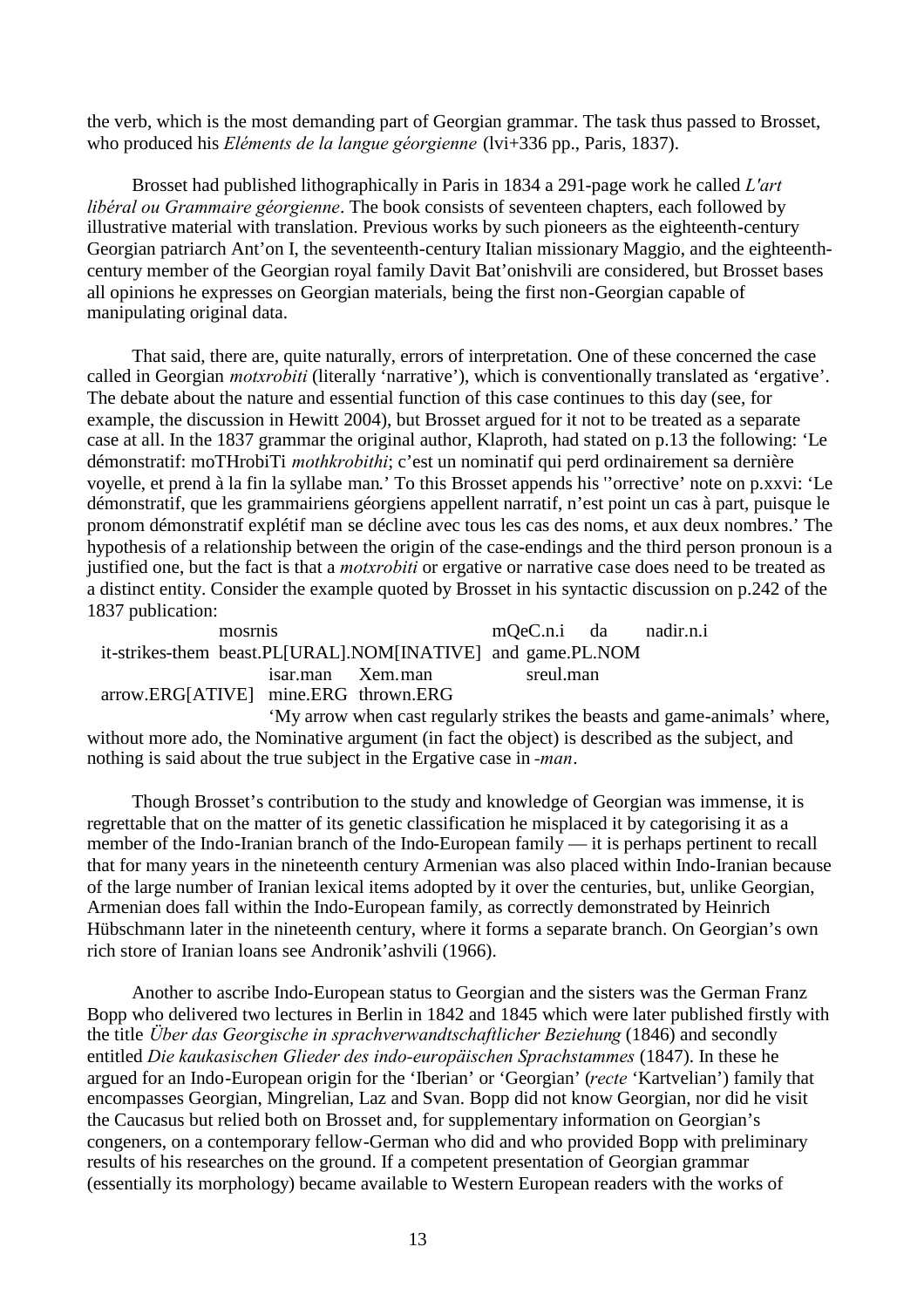Brosset in the 1830s<sup>[14](#page-13-0)</sup>, it fell to a Fellow of the German (rather than Russian) Academy of Sciences in Berlin, namely Georg Rosen, to extend philological investigation to other Caucasian languages. Rosen's thirty-eight-page review of Laz (*Über die Sprache der Lazen*) was read to the Berlin Academy on 11 November 1843 and published in 1844. On 1 October 1844 the Berlin Academy was again treated to another presentation by Rosen, to wit his second linguistic survey from the region, this time on Ossetic (*Über die ossetische Sprache*), whilst his third paper, delivered on 31 January 1845, gave short surveys of Mingrelian, Svan and Abkhaz (*Über das Mingrelishe, Suanische und Abxasische*). The last two papers were published in 1846 and entitled *Ossetische Sprachlehre nebst einer Abhandlung über das Mingrelische, Suanische und Abchasische von Dr. Georg Rosen*; they totalled eighty-four pages. Of these forty-three are devoted to Ossetic, including Klaproth's lexical list, as verified by Rosen; Mingrelian is examined in nine pages (48-57), Svan in 13 (57-70), and Abkhaz in 12 (70-82). Rosen studied each of these languages on native soil, not knowing Georgian when he applied himself to Laz. He made a number of important observations, not least remarking on the relationship between Georgian's own dialects and noting that the closeness of Laz to Mingrelian could best be viewed as assigning them co-dialectal status of a single language, as is done to this day within Georgia, where the language concerned is designated Zan; Svan he rightly saw as the most divergent of the Kartvelian sisters. Rosen commented on the closeness of Abkhaz to Circassian. Rosen hoped to locate on Abkhazian territory a tribe named 'Azra' by the English traveller James Stanislaus Bell, who lived among the North-West Caucasian peoples resident here and encouraged them in their war with Russia (see his justly famed twovolumes *Journal of a Residence in Circassia During the Years 1837, 1838, and 1839* (London, Edward Moxon, 1840)). Bell had given on p.482 of his second volume a short word-list to illustrate the languages of the three peoples he encountered, whom he named Azra, Abaza, and Adighe. Rosen failed to identify the words assigned to the so-called Azras as being in fact Abkhaz; the language styled by Bell (as indeed by Evliya Çelebi in the seventeenth century) 'Abaza' was actually Ubykh, and the Ubykh word for 'Abkhaz' was /AzÂA/; Adyghe is another term for Circassian based on the Circassians' self-designation /A:d´VA/.

One might object to Rosen's stadial conclusion that in terms of their structural development Abkhaz and Circassian represent an older (?more primitive) stage than that found in the Kartvelian family, just as he was wrong in deeming the first two languages, which belong, as we know, to the North West Caucasian family, as being genetically related to Kartvelian. However, he was right to distance (Iranian) Ossetic and the (Turkic) mountain-Tatar tongues (Balkar, Karachay) from the indigenous Caucasian languages, and right also to conclude that parallels such as similar soundsystems could be explained by centuries (if not millennia) of symbiosis. Interestingly, Rosen chose to write not only his Mingrelian and Svan but also Ossetic and Abkhaz examples in the Georgian script (with transcription), the best-suited naturally developed writing-system to represent any Caucasian language; for Laz he had employed Arabic (with transcription), in good Ottoman fashion. To Rosen belongs the accolade of having been the first to make these four unwritten (sc. at that time) languages the object of scholarly study and thus accessible for the first time to serious philological investigation.

Though Bopp's attempt to associate Kartvelian with Indo-European looks like a reinforcement of the opinion somewhat earlier expressed by Brosset, the two scholars subsequently argued in print over the respective paths by which they had come to this (erroneous) conclusion. Of course, the discipline of comparative philology was still in relative infancy in Brosset's and Bopp's day and was yet to recognise the absolute fundamentality of the principle of strict soundcorrespondence in the demonstration of genetic affiliation. Even so, it was somewhat odd that neither Brosset nor Bopp thought to search for sound-correspondences, preferring to look at such

<span id="page-13-0"></span><sup>14</sup>This discounts the not fully competent account by Maggio from 1640.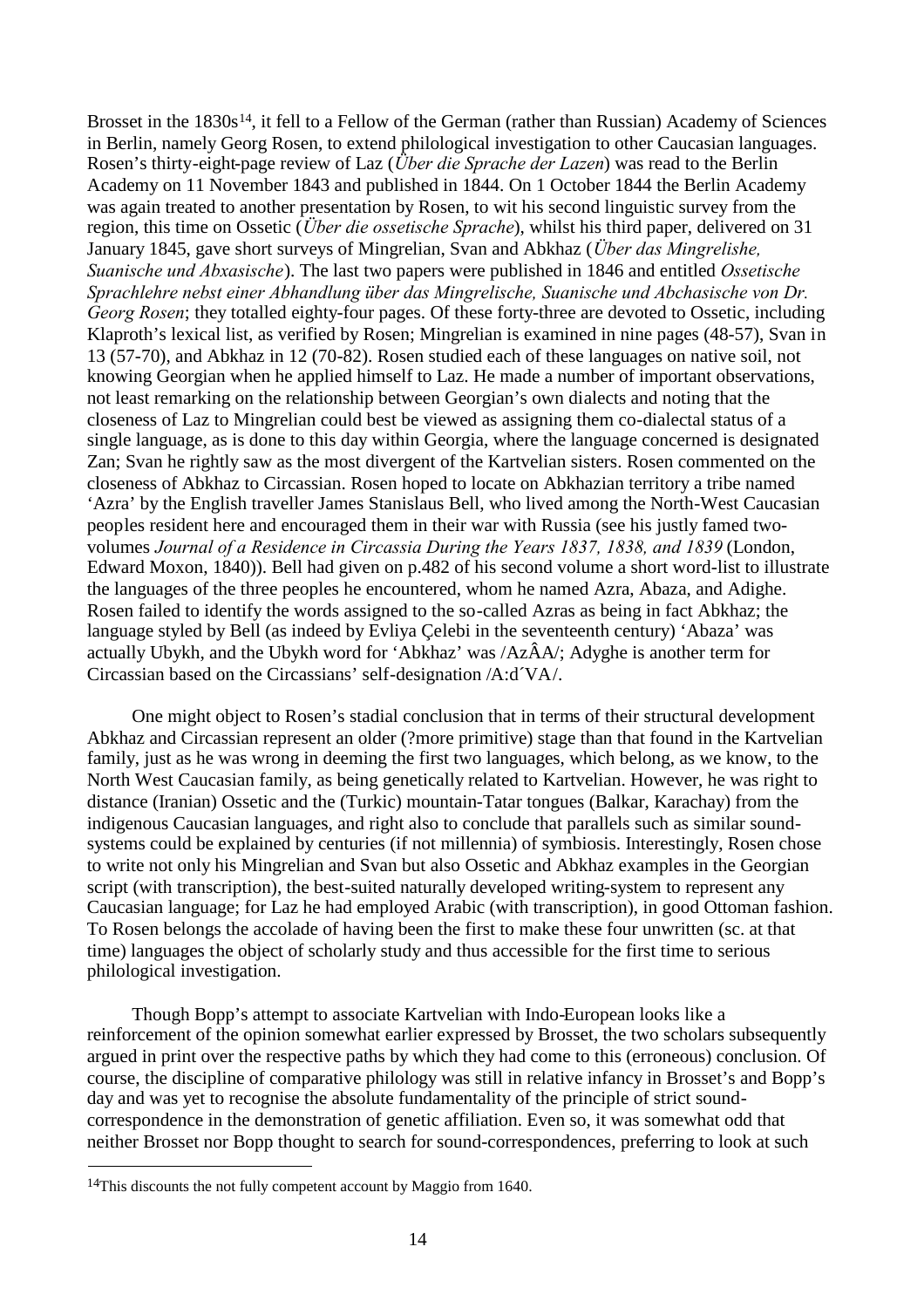features as verb-endings and case-markers. Failure to recognise the true nature of the ergative case was an obstacle here, for Bopp tried to link the nasal ending of the ergative case in such pronominal forms as *iman* 'that one' with the accusative case's nasal ending in Sanskrit, Greek and Latin.

Brosset delivered a reply to Bopp's assertions, based in part on Rosen's observations, in a lecture at the St Petersburg Academy on 1 Nov 1844. Brosset was able to correct some of Bopp's misinterpretations of basic data and took issue with the above-mentioned analysis of the nasalending, pointing out that the ergative/narrative could not function as object of a transitive verb, which is the essential role of the Indo-European accusative. Brosset himself had been led to his mistaken conclusion by such features as the 'shared' lexical stock he recognised between Georgian, Armenian, Old Persian, Avestan and Sanskrit, or what he saw as a commonality in the declensional systems between Georgian and Sanskrit and Avestan. See the last page of his 1834 publication for a summary of the relevant data.

The genetic links within the Caucasus are still debated (particularly with reference to the relationship between the North Caucasian languages); there was a period when North-West Caucasian Abkhaz was argued to be related to (even a dialect of) Georgian, but those (and there are some, especially in Georgia) proposing this today are deceiving themselves and doing so principally through political motives. As already stated, the Kartvelian family is now, almost without dissent, recognised to be an isolate, though it must be said that of all the indigenous Caucasian languages, it is the members of the Kartvelian family which have the most Indo-European 'feel' about them (sc. in terms of the use of fully developed subordinate clauses, something which marks them out from the rest).

## *5. Anton Schiefner*

As Georgian is the only autochthonous Caucasian language with a long (and distinguished) literary tradition, it was hardly surprising that it should have become the focus of attention for Western orientalists, as the classification of the world's languages got underway in the first half of the nineteenth century, winning for itself descriptions in Brosset's grammatical monographs. If Rosen presented a smattering of materials from a handful of the other, then unknown languages of the Caucasus to his philological peers, it fell to another ethnic German, Anton Shiefner (1817-1879), from Tallinn, to produce a full (for its time — sc. without any detailed treatment of syntax) grammatical description of a North Caucasian language, work accomplished with a level of professional expertise (especially in the rigour of the analysis applied to the sound-system) that went beyond anything then available for anyCaucasian language (including Georgian).

After completing his university-education in St Petersburg, Schiefner spent six months studying oriental languages in Berlin. To his pen belong such works as 'Tibetan Studies' and a German translation from Finnish of the Kalevala epic. A fellow of the St Petersburg Academy, he turned his attention at the close of 1853 to Bats (or [Ts'ova-]Tush), a now moribund language of the [Vei]Nakh family, spoken, then as today, in only a single village (Zemo Alvani) in eastern Georgia. Schiefner never visited the Caucasus but worked with materials sent from the region, supplemented with information provided by native speaker consultants, collaborating with the priest Giorgi Tsisk'arishvili on Bats for nine months. The first results of this collaboration were published in 1854 under the title *Kurze Charakteristik der Thusch-Sprache* (Bulletin historico-philologique, t. XII, No. 8/Mélanges Asiatiques, t. II, 402-429). There followed in 1856 the 160-page monograph *Versuch über die Thusch-Sprache oder die kistische Mundart in Tuschetien* (St Petersburg). Pages 6-28 were devoted to phonetics, 29-89 to morphology, 90-104 to examples of speech with translation, 105-158 to a lexicon, and the final two pages contain a list of errata. He observed a phenomenon pertaining to the use of the ergative case (styled by Schiefner the 'instructive') which has attracted the attention of linguists to this day, namely that first and second person pronouns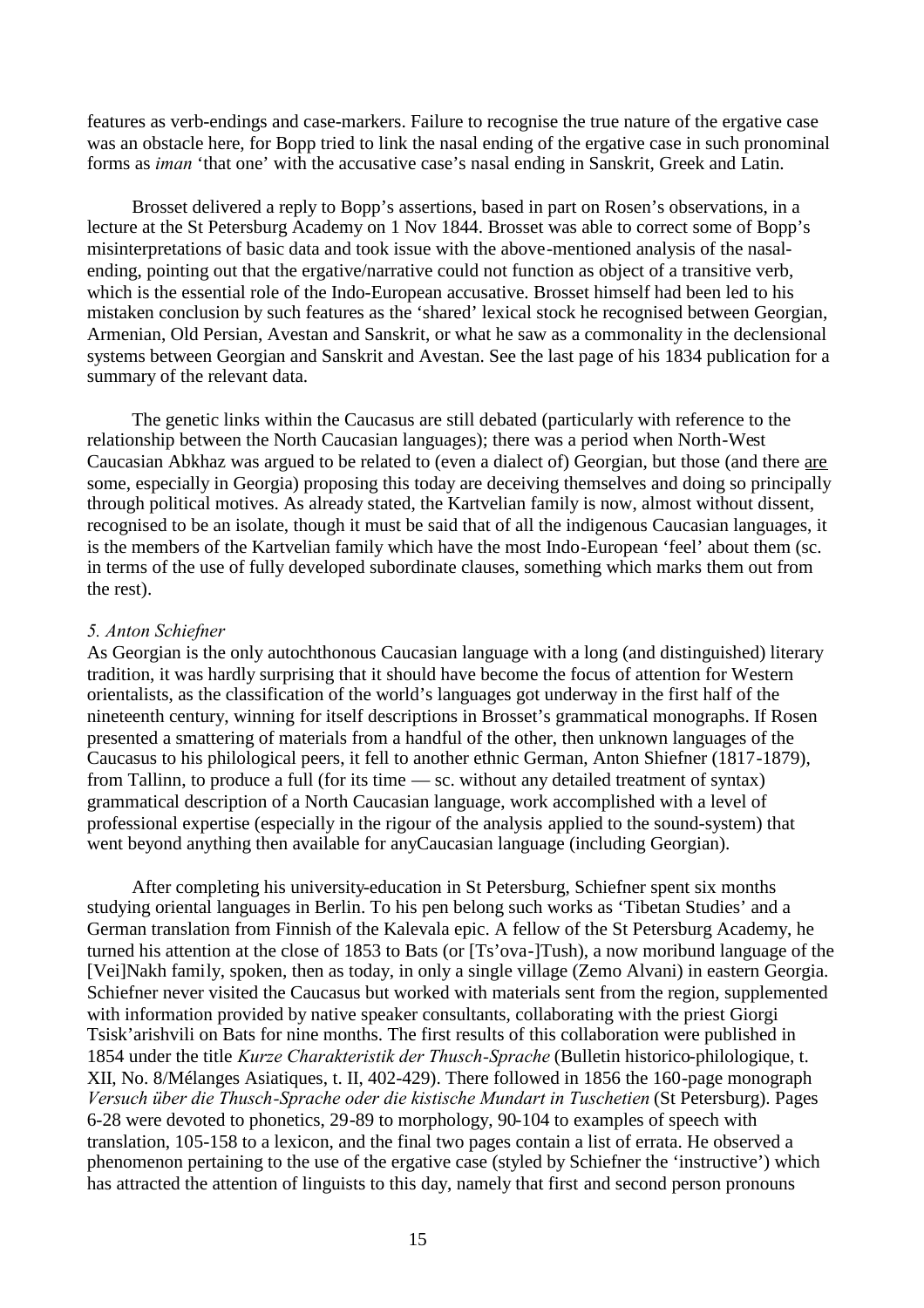stand in the ergative with intransitive verbs, if the verb has any semantic trace of *Selbstthätigkeit* ''to illustrate which he quotes:

|     | As lei  | 'IERG talk'   |
|-----|---------|---------------|
|     | AÌ lei  | 'youERG talk' |
| BUT | - o lei | 'XNOM talks'  |

Schiefner's status as the pioneer at the Russian Academy for the study of the Caucasian languages was reinforced by his subsequent publications: *Versuch über das Awarische* (St Petersburg, 1862, 54 pp.) and *Versuch über die Sprache der Uden* (St. Petersburg, 1863, 110 pp.) — both Udi and Avar are spoken in Georgia, though the main Avar speech-community resides in Daghestan (N.E. Caucasus), whilst Udi is spoken in one village in South-East Georgia and also over the border in today's Azerbaijan. In addition to these three important contributions of his own, Schiefner over the course of the next decade worked on the monographs produced by perhaps the most famous of the early investigators of Caucasian languages, the soldier-linguist Baron Pëtr Uslar (Peter von Uslar), who took advantage of his time as soldier in the Caucasus to work on a number of the languages spoken in the territories which were then either being or had recently been conquered by force of Russian arms. In addition to full descriptions of Abkhaz, Chechen, Avar, Lak, Dargwa/Dargi(n), and Lezgi (plus Tabasaran, published only in 1979 in Tbilisi from the rediscovered manuscript), Uslar was also the only person to do serious work on Ubykh before the migration of the entire population to Turkey. Before Uslar's works appeared in the original Russian, Schiefner translated them into German, reworking the materials (especially the phonetics) in so doing and presenting them according to the order and principles he had established in his own grammars, which is often preferable to the presentation in Uslar's Russian originals. Schiefner's versions were published under the standard title *Ausführlicher Bericht über des Generals Baron Peter von Uslar ... Studien* with the relevant language-name preceding the final word of the title. The order of publication of the German versions was: Abkhaz (1863), Chechen (1864), Lak (1866), Dargwa (1871), Avar (1872) and Lezgi (1873), published in the series *Mémoires de l'Académie impériale des sciences de St.-Pétersbourg*.

We have already moved beyond the strict confines of this conference's theme, but it was important to include Schiefner as the academician who in a sense built on the work begun only in the 1770s by Güldenstädt's commission and set the study of Caucasian languages on a path that can be recognised as truly modern. Whilst much valuable research within the Caucasus was conducted in a variety of disciplines during the nineteenth century by, or on behalf of, the Imperial Russian Academy and published in such admirable series as *Sbornik Materialov dlja Opisanija Mestnostej i Plemën Kavkaza*, it must not be forgotten that for most of this period the peoples of the North Caucasus were subjected to a brutal war of imperial aggression — indeed, it was military matters that brought Uslar to the Caucasus, as we have just observed. In a 'Memorandum respecting Georgia', marked 'confidential' and printed for the British Foreign Office on 24 March 1855, James Brant wrote from Erzeroum suggestions for a British protectorate for Georgia once Russia was ejected therefrom. Towards the end of his paper Brant remarked: 'She [Russia] will be deprived of the power of attacking Turkey and Persia; and both nations, *relieved from her baneful contact*, will have leisure to attend to the improvements of their social institutions' (stress added — BGH; see Burdett 1996.91). History was not to follow such a course as that envisaged by Brant. If the knowledge and discoveries about the Caucasus, its peoples and languages given to the world by researchers dispatched there from the Russian Academy in the first half of the nineteenth century is placed in the scales against everything the region and its peoples have suffered from the (to quote Brant) 'baneful contact' with the Russian state, would the good necessarily be judged by any objective commentator to outweigh the harm?...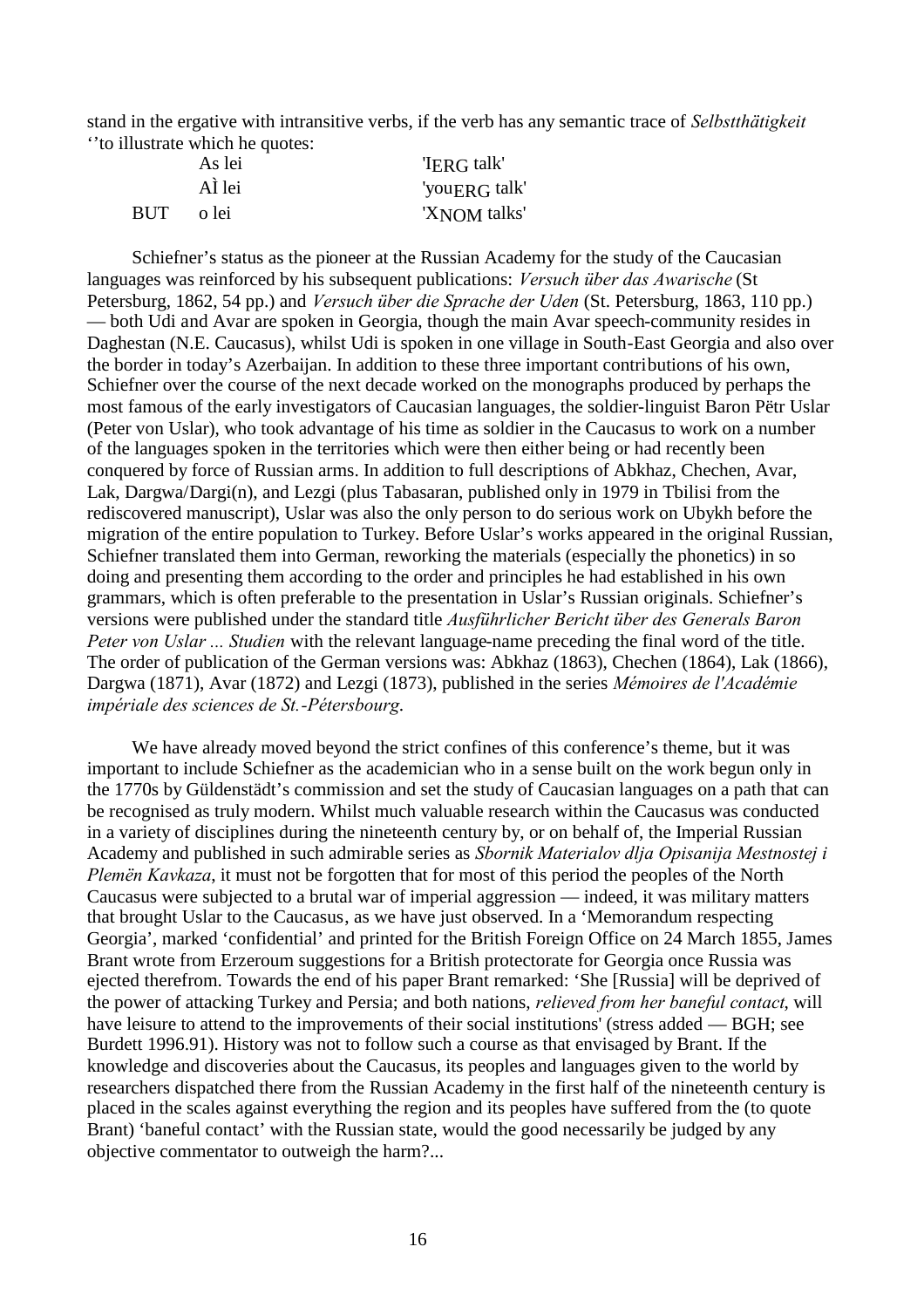*References*

- Allen, W.E.D. (ed.) 1970. *Russian Embassies to the Georgian Kings 1589-1605*. 2 vols., published for the Hakluyt Society. Cambridge: CUP.
- Amichba, G. 1986. *Soobshchenija srednevekovyx gruzinskix pis'mennyx istochnikov ob Abxazii* [Reports on Abkhazia from mediæval Georgian written sources]. Sukhum: Alashara.
- Amichba, G. 1988. *Abxazija i abxazy srednevekovyx gruzinskix povestvovatel'nyx istochnikov* [Abkhazia and Abkhazians in mediæval Georgian narrative sources]. Tbilisi: Mecniereba.

Andronik'ashvili, M. 1966. *nark'vevebi iranul-kartuli enobrivi urtiertobidan* [Essays on Iranian-Georgian Linguistics Relations]. Tbilisi: University Press.

- Bleichsteiner, R. 1934. Die kaukasischen Sprachproben in Evliya Çelebis Seyahetname, in *Caucasica 11*, 84-126.
- Burdett, Anita L.P. (ed.) 1996. *Caucasian Boundaries: Documents and Maps 1802- 1946*. 2 vols (Documents vs Maps). Southampton: Archive Editions.
- Chikobava, A. 1965. *iberiul-k'avk'asiur enata shests'avlis ist'oria* [History of the Study of the Ibero-Caucasian Languages]. Tbilisi: Ganatleba.
- Chikobava, A. 1982. O tekstovyx zapisjax I. Gjul'denshtedta ot 1771-73 godov po rjadu bespis'mennyx jazykov kavkaza [On the texts of the unwritten languages collected by I. Güldenstädt in 1771-73], in *Annual of Ibero-Caucasian Linguistics IX*, 224-284.
- Christol, A. 1987. Scythica, in *Revue des Etudes Géorgiennes et Caucasiennes 3,* 215-225.
- de Madariaga, I. 2002. *Russia in the Age of Catherine the Great*. London: Phoenix.
- Dubois de Montpéreux, F. 1839-43. *Voyage autour du Caucase, chez les Tcherkesses et les Abkhases, en Colchide, en Géorgie, en Arménie et en Crimée*. 6 vols., & atlas. Paris.
- Dumézil, G. 1965. *Documents anatoliens sur les langues et les traditions du caucase: III, nouvelles études oubykh.* Paris: Institut d'ethnologie.
- Dzhanashia, S. 1988. shavizghvisp'iretis saist'orio geograpia [The historical geography of the Black Sea coast], in *shromebi VI* [Works VI], 250-322. Tbilisi: Mecniereba (article written in the 1930s).
- Gammer, M. 2006. *The Lone Wolf and the Bear: three centuries of Chechen defiance of Russian rule*. London: Hurst & Company.
- Gelashvili, G. 1962. *giuldensht'edt'is mogzauroba sakartveloshi I* [Güldenstädt's Travel in Georgia I]. Tbilisi: Mecniereba.
- Gelashvili, G. 1964. *giuldensht'edt'is mogzauroba sakartveloshi II* [Güldenstädt's Travel in Georgia II]. Tbilisi: Mecniereba.
- Gelashvili, G. 2002. *iak'ob rainegsi: mogzauroba sakartveloshi* [Jakob Reineggs: Travel in Georgia]. Tbilisi: Artanuji.
- Gippert, J. 1992. The Caucasian language material in Evliya Çelebi's "Travel Book" — a revision, in G. Hewitt (ed.) *Caucasian Perspectives*, 8-62.
- Gulia, D. 1986. *Istorija Abxazii* [History of Abkhazia], (first published in 1925) in *Sobranie sochinenij 6* [Collected Works 6], 25-279. Sukhum: Alashara.
- Hewitt, B.G. 1992. The valid and non-valid application of philology to history, in *Revue des Etudes Géorgiennes et Caucasiennes 6-7*, 247-264.
- Hewitt, B.G. 1993. Abkhazia: a problem of identity and ownership, in *Central Asian Survey 12.3*, 267-323.
- Hewitt, B.G. 2004. *Introduction to the Study of the Caucasian Languages*. München: Lincom Europa.
- Inal-Ipa, Sh.D. 1965. *Abxazy: istoriko-ètnograficheskie ocherki* [Abkhazians: